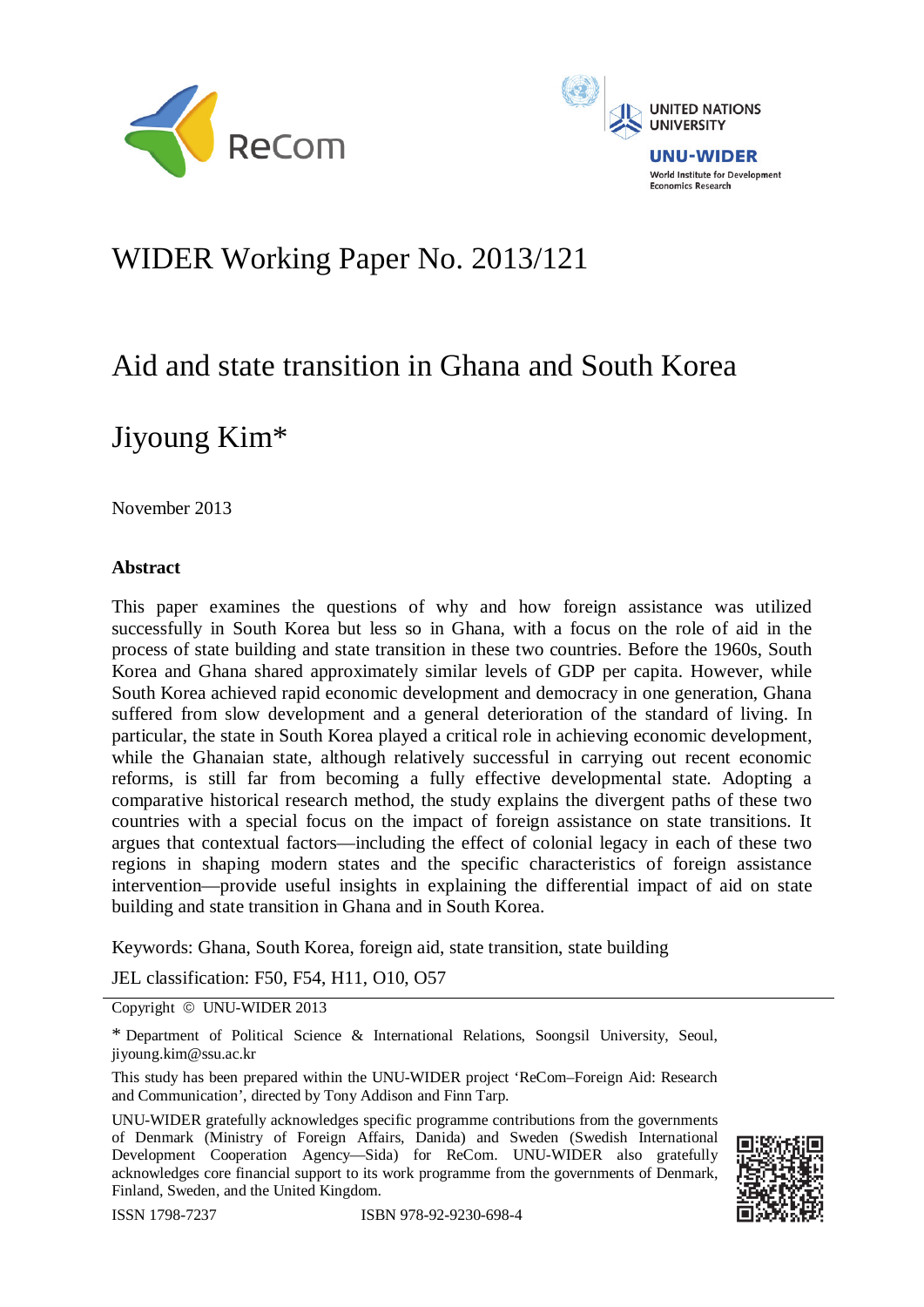#### **Acronyms**

| <b>AfDB</b>  | Africa Development Bank                                                                          |
|--------------|--------------------------------------------------------------------------------------------------|
| <b>CPIA</b>  | <b>Country Policy and Institutional Assessment</b>                                               |
| DAC/OECD     | Development Assistance Committee of the Organisation of Economic<br>Co-operation and Development |
| ERP          | economic recovery programme                                                                      |
| <b>HIPCs</b> | heavily indebted poor countries                                                                  |
| <b>KOICA</b> | Korea International Cooperation Agency                                                           |
| <b>IDA</b>   | <b>International Development Association</b>                                                     |
| <b>IFAD</b>  | <b>International Fund for Agricultural Development</b>                                           |
| <b>IFIs</b>  | international financial institutions                                                             |
| IMF          | <b>International Monetary Fund</b>                                                               |
| <b>PNDC</b>  | <b>Provisional National Defence Council</b>                                                      |
| WDI          | World Bank's world development indicators                                                        |

*The World Institute for Development Economics Research (WIDER) was established by the United Nations University (UNU) as its first research and training centre and started work in Helsinki, Finland in 1985. The Institute undertakes applied research and policy analysis on structural changes affecting the developing and transitional economies, provides a forum for the advocacy of policies leading to robust, equitable and environmentally sustainable growth, and promotes capacity strengthening and training in the field of economic and social policy making. Work is carried out by staff researchers and visiting scholars in Helsinki and through networks of collaborating scholars and institutions around the world. www.wider.unu.edu publications@wider.unu.edu* 

UNU World Institute for Development Economics Research (UNU-WIDER) Katajanokanlaituri 6 B, 00160 Helsinki, Finland

Typescript prepared by Liisa Roponen at UNU-WIDER.

The views expressed in this publication are those of the author(s). Publication does not imply endorsement by the Institute or the United Nations University, nor by the programme/project sponsors, of any of the views expressed.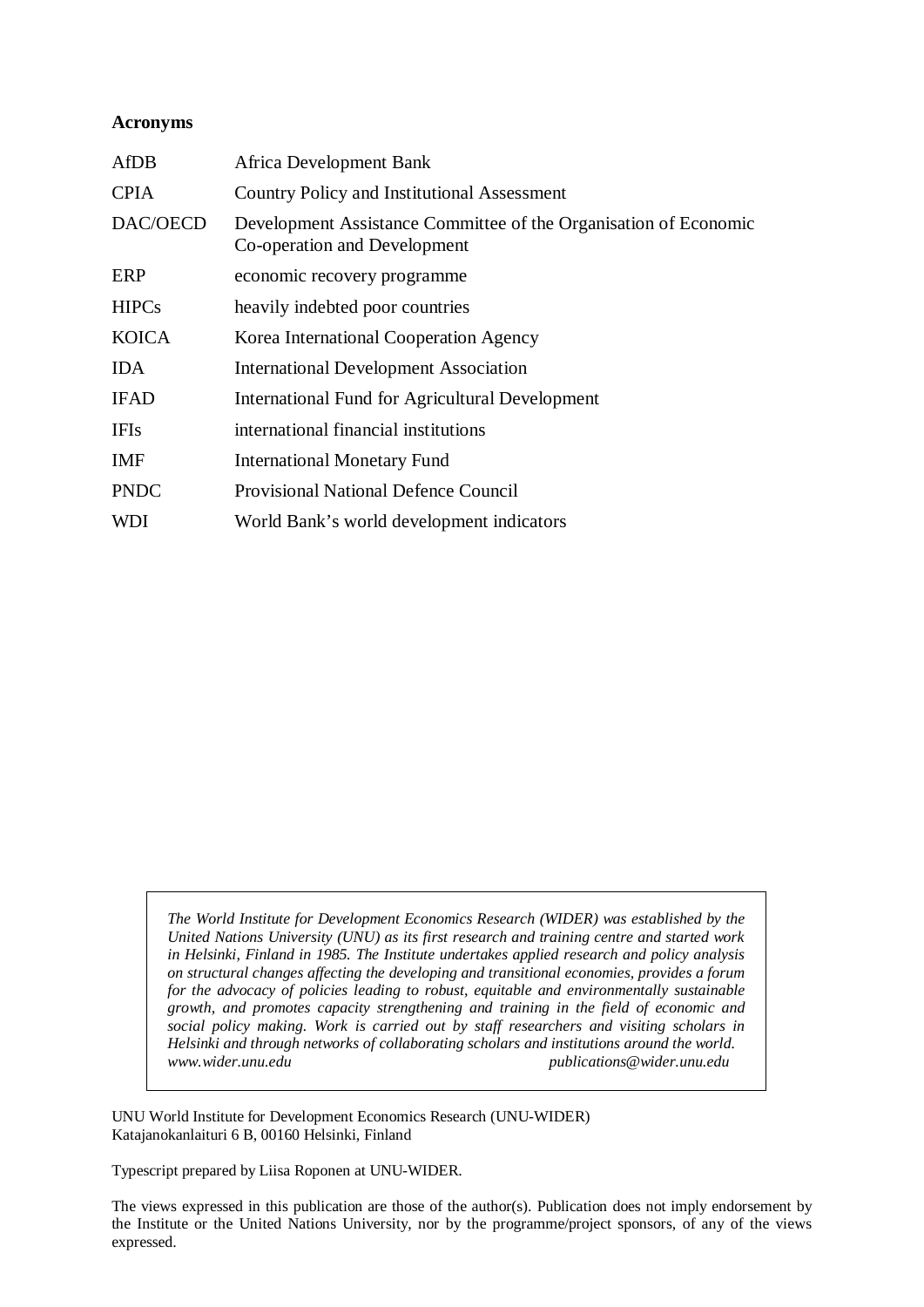#### **1 Introduction**

This paper deals with the questions of why and how foreign assistance was utilized successfully in South Korea but less so in Ghana, with a focus on the role of aid in the process of state building and state transition in these two countries. Despite the relatively successful economic performance of Ghana, especially in recent years in comparison to other aid-recipient countries in Africa, the gap in GDP per capita between South Korea and Ghana increased sharply and seems to be continuing to grow (as shown in Figure 1 and Table 1). At independence in 1957, Ghana––with a robust peasant economy, a prosperous middle class, and a relatively sound economic and social infrastructure––was widely recognized as the model case to lead African development. However, it was not long before Ghana (like many other African countries) began to experience a series of economic difficulties and political chaos, including military coups. Today, Ghana is an aid-dependent nation and one of the World Bank's heavily indebted poor countries (HIPCs). South Korea, on the other hand, achieved the transformation from being one of the poorest and most aid-dependent countries to becoming the thirteenth largest economy in the world, with a trade volume of over US\$1 trillion per year. In addition, in joining the Development Assistance Committee (DAC) of the Organisation of Economic Co-operation and Development (OECD) in 2010, South Korea became the first member of OECD/DAC to overcome its long history as an aid recipient.



Figure 1: GDP per capita of Ghana and South Korea, 1960-2010 (constant 2000 US\$)

Source: Author's computation based on World Bank databases WDI and GDF

Table 1: Major economic indicators for Ghana and South Korea, selected years

|      |            | GDP<br>(constant 2000 million US\$) | GDP growth<br>(annual %) |                |         | GDP per capita<br>(constant 2000 US\$) |         | GDP per capita<br>growth $(\%)$ |  |
|------|------------|-------------------------------------|--------------------------|----------------|---------|----------------------------------------|---------|---------------------------------|--|
| Year | Ghana      | South<br>Korea                      | Ghana                    | South<br>Korea | Ghana   | South<br>Korea                         | Ghana   | South<br>Korea                  |  |
| 1961 | 1.967.24   | 30.356.299                          | 3.43                     | 4.94           | 282.716 | 1.180.010                              | 0.22    | 2.28                            |  |
| 1970 | 2,552.423  | 63.643.235                          | 9.72                     | 8.34           | 293.996 | 1.993.648                              | 7.23    | 6.06                            |  |
| 1980 | 2.642.708  | 128.029.123                         | 0.47                     | $-1.49$        | 241.946 | 3.358.229                              | $-1.90$ | $-3.01$                         |  |
| 1990 | 3,270.405  | 295.601.777                         | 3.33                     | 9.16           | 221.072 | 6.895.467                              | 0.53    | 7.91                            |  |
| 2000 | 4.982.849  | 533.384.028                         | 3.70                     | 8.49           | 259.991 | 11.346.665                             | 1.27    | 7.58                            |  |
| 2011 | 10.053.617 | 830.523.428                         | 14.39                    | 3.63           | 402.695 | 16.684.213                             | 11.76   | 2.87                            |  |

Source: Based on the World Bank databases, WDI and GDF.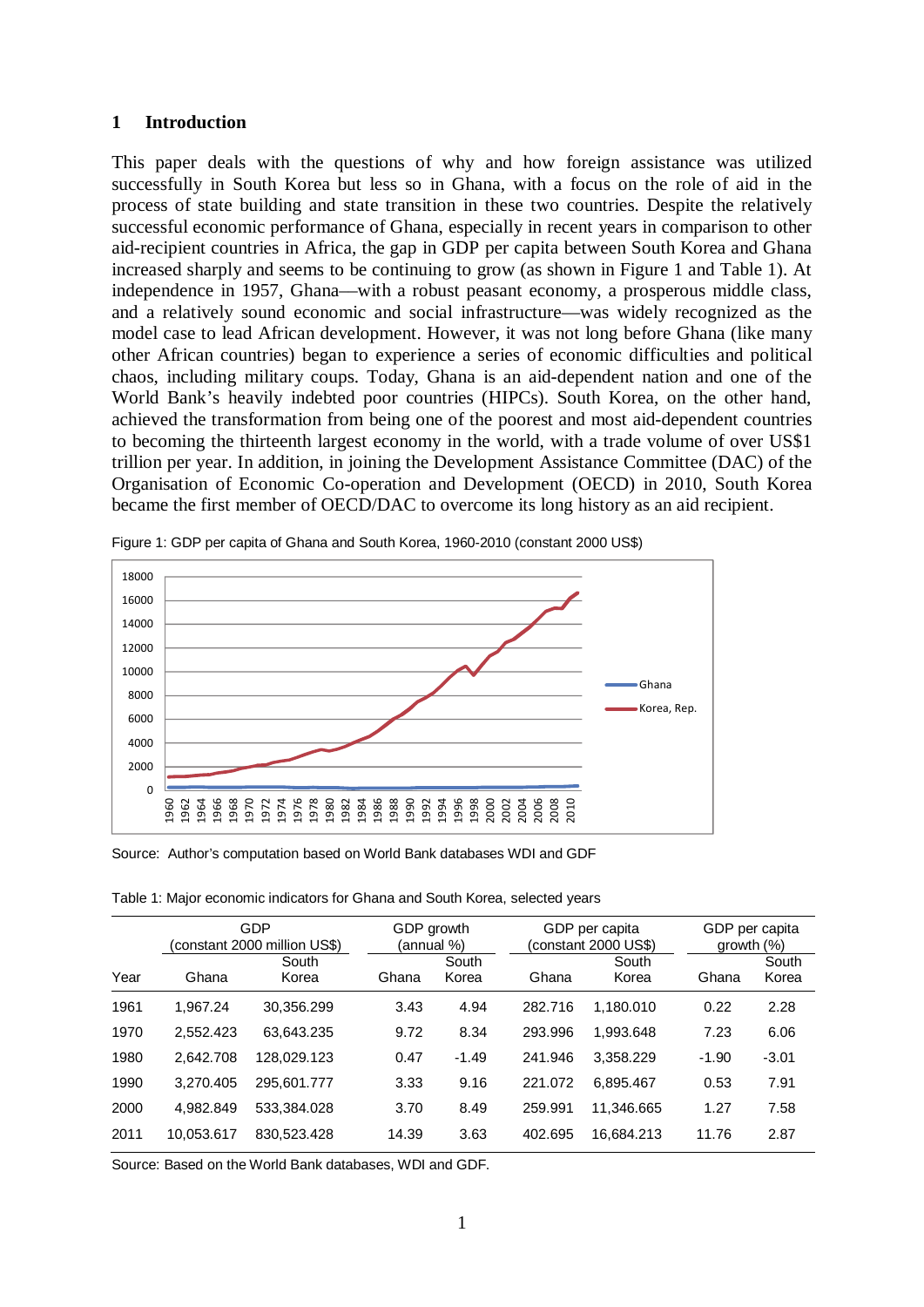Prior to the 1960s, South Korea and Ghana in fact shared approximately similar levels of GDP per capita. But while South Korea achieved rapid economic development and democracy in one generation, Ghana faced slow development and a general deterioration of the standard of living. In particular, the state in South Korea played a critical role in achieving economic development by taking the lead within the private sector and becoming remarkably successful in developing and implementing various economic development policies and plans. The Ghanaian state, on the other hand, although relatively successful in carrying out economic reforms during recent decades, still has a long way to go before it can become a fully effective developmental state. This study adopts a comparative historical research method and explains the divergent paths of these two countries with a special focus on the impact of foreign assistance on the transition of the state. More specifically, it deals with the questions of why was South Korea able to succeed in establishing a developmental state while Ghana struggled? Has foreign aid facilitated or hampered state transition? Was aid necessary to the transition, or did South Korea create a developmental state in spite of aid? It is argued that contextual factors—including the effects of colonial legacies in shaping the modern state in Ghana and in South Korea as well as the specific characteristics of foreign assistance interventions—provide some useful insights to explain aid's different impact on state building and state transition in these countries.

# **2 General characteristics of foreign aid in Ghana and South Korea**

Both countries received large amounts of foreign aid for an extended period, and aid played a critical role in their development paths. This section conducts a brief overview of the general characteristics of foreign aid in Ghana and in South Korea.

### **2.1 Aid amount, timing, and duration**

<u>.</u>

As seen in Figure 2, before the mid-1970s (more specifically in 1975), official development assistance (ODA)1 per capita of South Korea was higher than that of Ghana. However, thereafter, ODA per capita in Ghana rose rapidly while it began to decrease sharply in South Korea. As reflected by its negative ODA per capita from the mid-1980s onward, South Korea repaid its donor loans and graduated from the list of aid-recipient countries by the mid-1990s (which explains the lack of per capita ODA data for South Korea after 1998). In contrast, as shown in Figure 2, Ghana's ODA per capita has continually increased, recording US\$72.1 in 2011.

ODA to Ghana rose rapidly after the late 1970s; prior to that period, foreign aid had been rather insignificant (see Figure 3).2 Today, Ghana is one of the largest aid recipients according to the 2013 OECD/DAC statistics, it ranks as the eighth-largest ODA recipient in Africa—and, as Figure 3 shows, the amount of aid has increased significantly, rising from US\$40.9 million in 1973 to US\$190.81 million in 1980, US\$715.53 million in 1989, US\$1,418.69 million in 2004, and US\$1,800.03 million (a record high) in 2011. As is explained later, Ghana began economic reform in the early 1980s (specifically in 1983), as the nation started to receive structural adjustment loans from the World Bank and the

<sup>1</sup> ODA includes official transactions that are (i) administered for the promotion of economic development and welfare of developing countries as the main objective and (ii) concessional in character and convey a grant element of at least 25 per cent (OECD/DAC 2007).

<sup>2</sup> See Appendix 2 for further information and statistical data on aid to Ghana.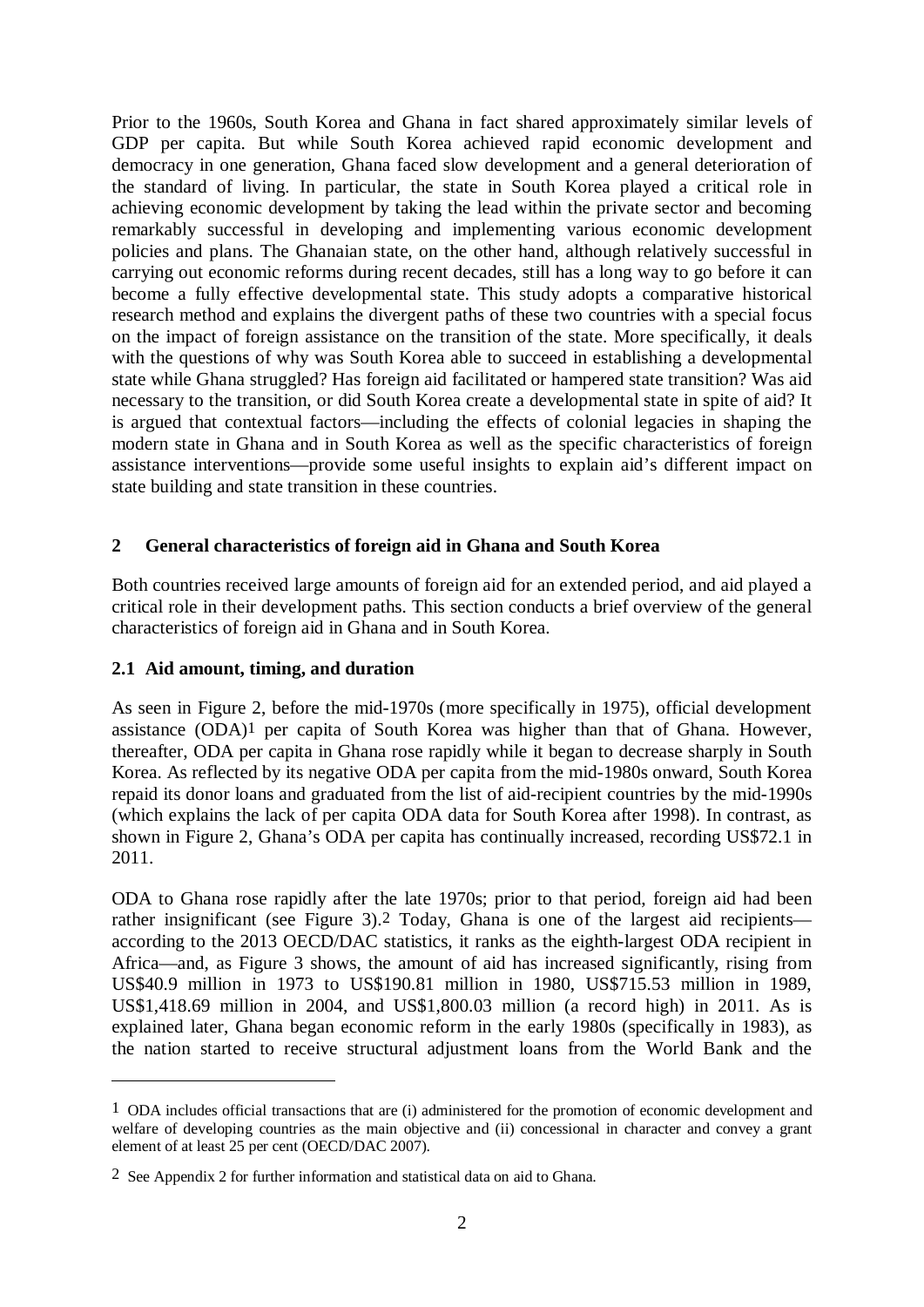International Monetary Fund (IMF). Since then, Ghana has received large amounts of aid from these international financial institutions (IFIs) as well as from other bilateral donors.



Figure 2: ODA per capita of Ghana and South Korea, 1960-2010 (unit: US\$ in current prices)

Source: Author's computation based on data extracted from the OECD.Stat dataset.



Figure 3: ODA to Ghana, 1969-2011 (USD million in current prices)

Source: Author's computation based on data extracted from the OECD.Stat dataset.

Unlike Ghana, where aid flows did not achieve full scale until decades after its independence, South Korea relied heavily on aid from the very beginning. After its independence from Japanese power in 1945, South Korea was under a US trusteeship for about three years. Starting from this US occupation era, South Korea received substantial foreign assistance, totalling US\$10,550.1 million between 1945 and 1990 (see Table 2). This figure, however, does not include military assistance to South Korea; if military assistance is added, the total amount of aid increases drastically. For instance, according to one study, the United States alone supplied South Korea with US\$12.6 billion in economic and military assistance between 1946 and 1976, and international institutions and Japan provided an additional US\$1.9 billion and US\$1 billion, respectively, making South Korea one of the top recipients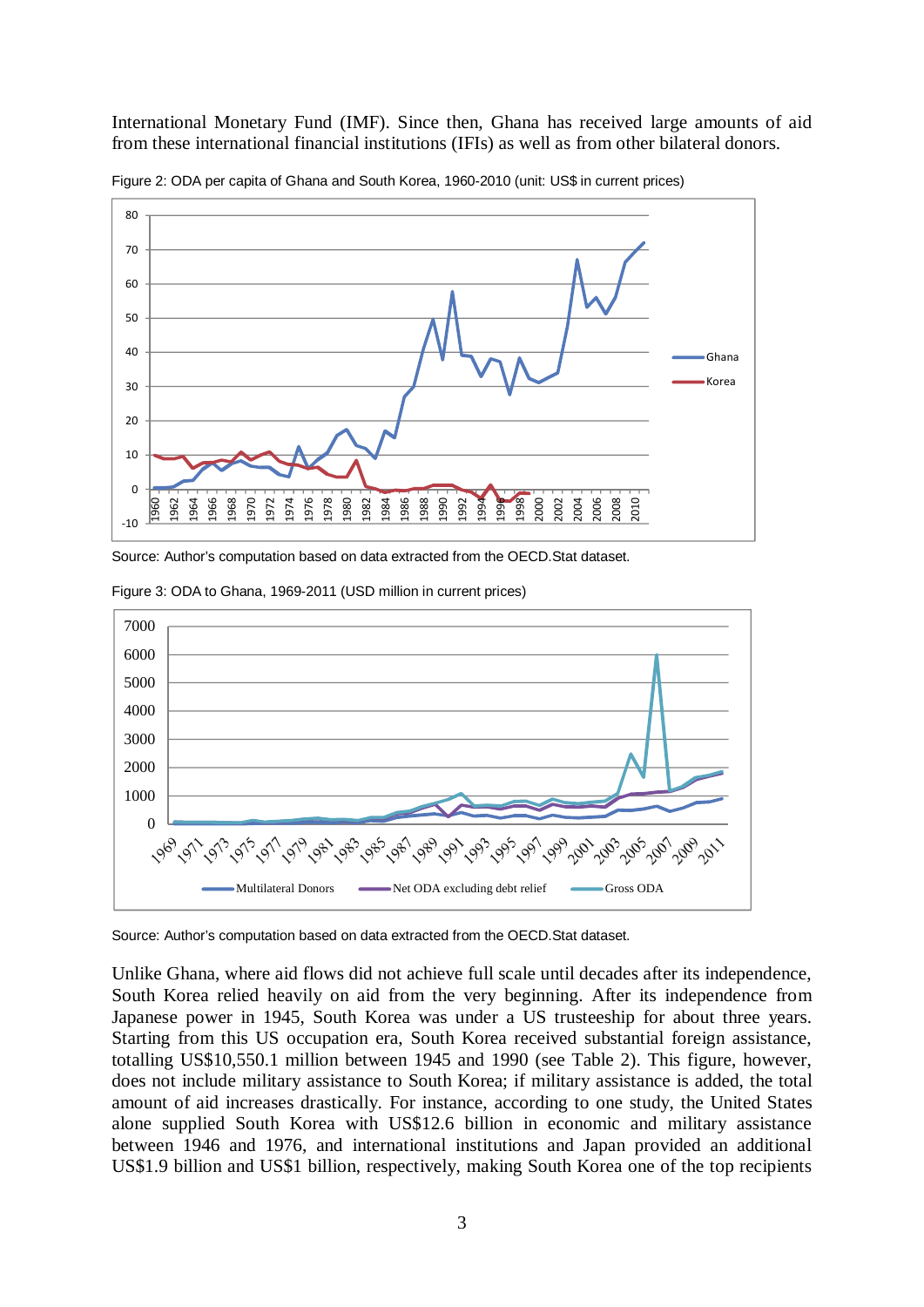(particularly in terms of per capita assistance) throughout the 1950s-70s period (Mason et al. 1980: 165). Lastly, as was mentioned, it is important to note that while aid flows to Ghana were increasing, foreign aid in the case of South Korea decreased significantly. For instance, in 1975 South Korea was dropped from the International Development Association's (IDA) list of the least developed countries, graduating finally in 1995 from the World Bank's list of recipient nations.

| Year         |                  | 1945-60 | 1961-75 | 1976-90 | 1991-99 | Total    |
|--------------|------------------|---------|---------|---------|---------|----------|
| Aid modality | Grants           | 3.045.6 | 1,990.0 | 750.4   | 1,202.5 | 6,997.5  |
|              | (Ratio, %)       | (98.3)  | (50.7)  | (21.4)  | (54.0)  | (54.8)   |
|              | Loans            | 52.3    | 1.942.4 | 2,760.4 | 1,023.7 | 5,778.8  |
|              | (Ratio, %)       | (1.7)   | (49.3)  | (78.6)  | (46.0)  | (45.2)   |
| Donors       | <b>Bilateral</b> | 2,518.4 | 3,777.3 | 3,312.2 | 2,200.0 | 11,807.9 |
|              | (Ratio, %)       | (81.3)  | (95.8)  | (94.3)  | (98.8)  | (92.4)   |
|              | Multilateral     | 579.5   | 164.1   | 198.6   | 26.2    | 968.4    |
|              | (Ratio, %)       | (18.7)  | (4.2)   | (5.7)   | (0.2)   | (7.6)    |
| Total        |                  | 3,097.9 | 3.941.4 | 3,510.8 | 2,226.2 | 12,776.3 |
| (Ratio, %)   |                  | (100.0) | (100.0) | (100.0) | (100.0) | (100.0)  |

Table 2: Official development assistance to South Korea, 1945–1999 (unit: in millions of US\$)

Source: KOICA (2004: 74).

#### **2.2 Donors and types of aid**

Like many other African partners, Ghana has had numerous donors, both multilateral and bilateral. For instance, in 2007 disbursements made to Ghana by the World Bank accounted for 20.4 per cent of its total ODA, followed by the Netherlands (12.8 per cent), the United Kingdom (11.9 per cent), the United States (9.4 per cent), the European Union (6.7 per cent), AfDB (5.4 per cent), and Denmark (5 per cent), with Canada, France, Germany, Japan, and Spain contributing between 2.5 and 4.7 per cent each (Geddes et al. 2009). In addition, as seen in Figure 3, aid to Ghana has been predominantly provided through multilateral channels, namely IFIs. Since the inception of structural adjustment or the World Bank and IMF designed economic reform, assistance from these IFIs has risen markedly, and it was only after the mid-2000s that aid from bilateral donors increased considerably vis-à-vis multilateral aid. The rising proportion of bilateral aid largely reflects an increase in bilateral grants after Ghana's adoption of the enhanced debt relief under the HIPC Initiative of the World Bank and IMF in 2001.

Indeed, up until the end of the 1980s, loans were the dominant form of Ghana's ODA, and it was not until after the mid-1990s (and more clearly after the 2000s) that the aid type began to shift from loan to grant financing (see Figure 4). For instance, by 2005-07 bilateral grants accounted for an overwhelming 91.3 per cent, while loans accounted for only 8.1 per cent (Geddes et al. 2009: 9) (although loans appear to be increasing in recent years). Such a sharp reduction of loans and rising proportion of grants were, of course, due mainly to the country's rapid rise of public debt. Indeed, a drastic rise of external debt has been a key characteristic or side effect of foreign aid in Ghana, and, as seen in Figure 3, net ODA excluding debt relief shows a much more gradual increase, suggesting that a significant portion of ODA was spent in the form of debt relief. External debt increased considerably after the implementation of the economic recovery and structural adjustment programme (SAP), designed largely by the World Bank and the IMF. For instance, in 1982 Ghana's debt amounted to US\$577 million (114 per cent of GDP), and at the end of 2000 its external debt in net present value terms had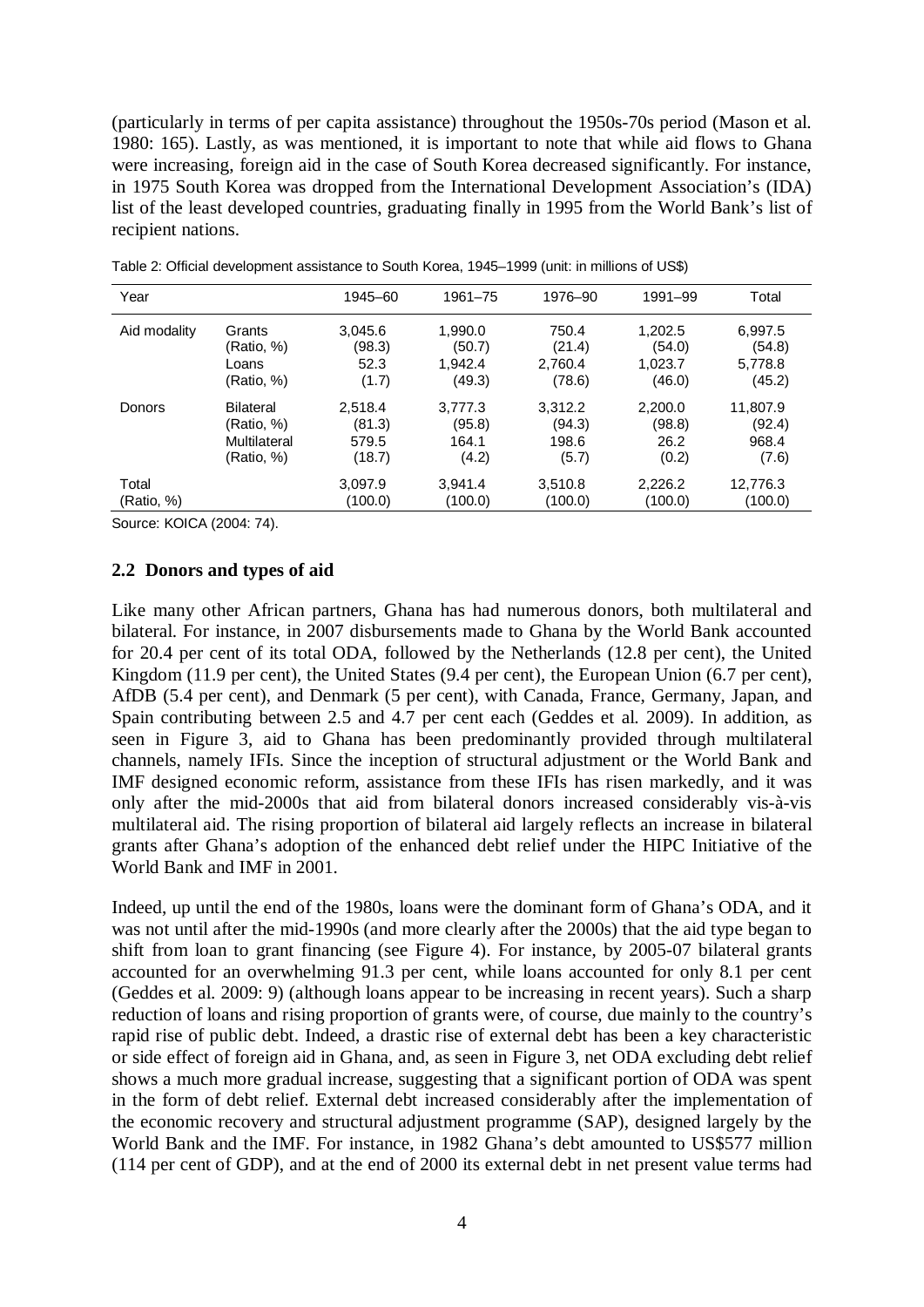reached US\$3.9 billion, corresponding to about 571 per cent of fiscal revenue, about 157 per cent of exports of goods and non-factor services, and about 78 per cent of GDP (BoG 2009). Ironically, Ghana's key creditors were actually the aid donors: at the end of 2000, multilateral creditors accounted for 65.6 per cent of the overall nominal value of external debt and included IDA (51.9 per cent), AfDB (5.9 per cent), IMF (4.3 per cent), and IFAD (1.1 per cent) (ibid.). In addition, bilateral creditors held 27.9 per cent of the total outstanding debt, of which 26.5 per cent was attributable to Paris Club creditors. Lastly, since the 2005 Paris Declaration, donors in Ghana have increasingly employed new aid modalities (including budget support and a pooled approach) for enhancing aid effectiveness. However, according to a recent report by Geddes et al. (2009), the actual level of tied aid is still significant and there has been limited progress in donor efforts to use Ghana's public management system to channel aid (Geddes et al. 2009).



Figure 4: Foreign assistance to Ghana: loans versus grants, 1979-2011 (USD millions in current prices)

Source: Author's computation based on data extracted from the OECD.Stat dataset.

Unlike Ghana where multilateral donors played a significant role in providing foreign aid, bilateral aid throughout the period was the dominant form of ODA for South Korea, accounting for 92.4 per cent of the total (see Table 2). More importantly, while Ghana has had numerous bilateral donors with no particular dominant bilateral donor, the leading donors to South Korea were the United States and Japan. Foreign aid from these two bilateral donors accounted for almost 90 per cent of the country's total ODA. In particular, from 1945 until the end of the 1950s (approximately throughout the period of the Syngman Rhee government, 1948-60), the United States was the leading (and almost the only!) donor, and it is worth noting that most of American aid to Korea during this period was provided as grants. As shown in Table 3, the United States provided a total of US\$5,542.3 million in bilateral aid to South Korea, of which 72.3 per cent (US\$4,004.9 million) was in the form of grants. US aid began to decrease sharply in the 1960s, and soon Japan became South Korea's dominant donor. Interestingly, as shown in Table 3, Japanese aid was mostly in the form of public loans (73.2 per cent); together with Japanese commercial loans, these played a critical role in boosting South Korea's economy, especially in the early 1960s.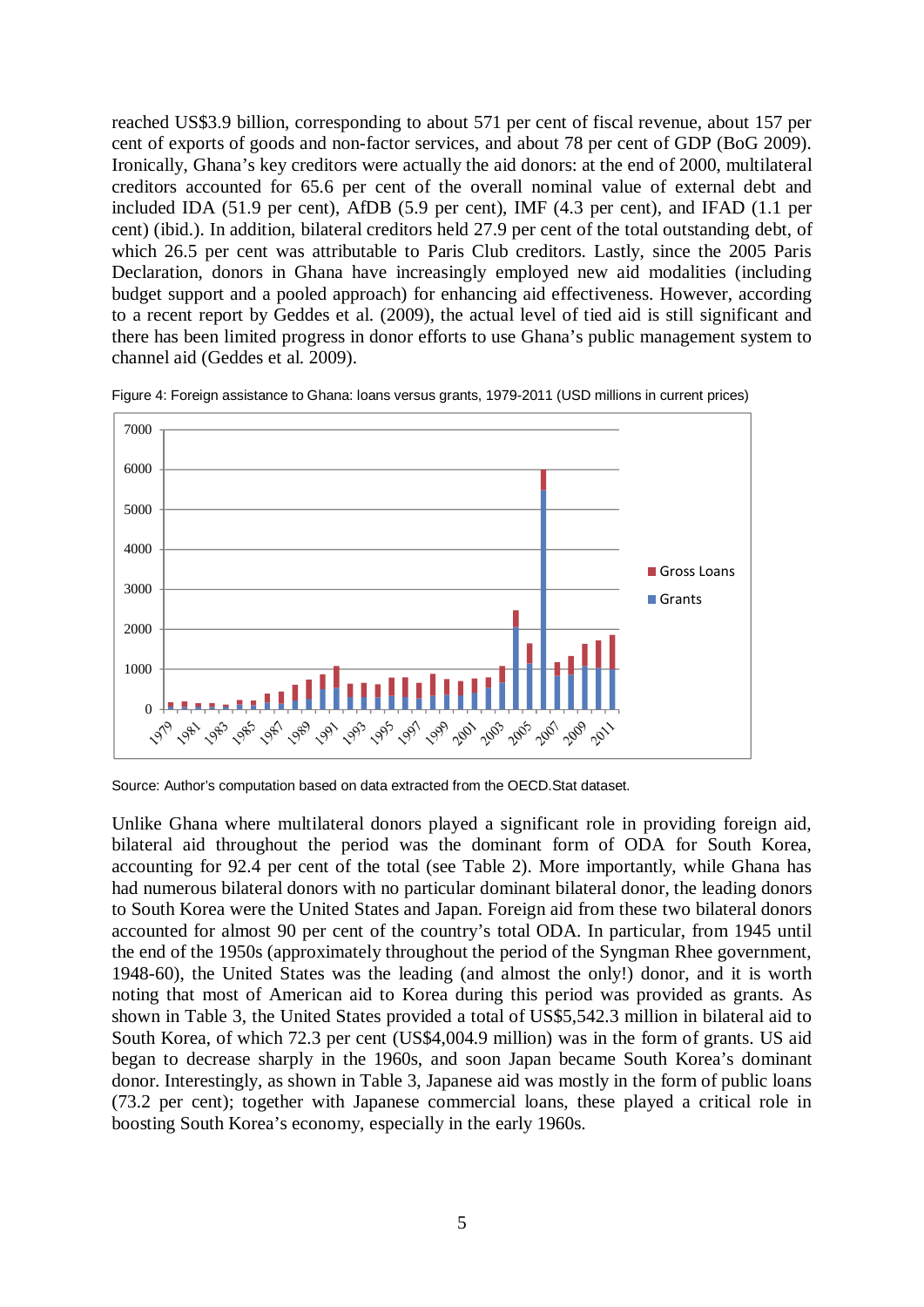| Country    |                          | 1945-60                    | 1961-75                     | 1976-90                | 1991-99           |                               | Total                       |
|------------|--------------------------|----------------------------|-----------------------------|------------------------|-------------------|-------------------------------|-----------------------------|
| <b>USA</b> | Grants<br>Loans<br>Total | 2.464.7<br>52.3<br>2.517.0 | 1.524.0<br>982.1<br>2.506.1 | 16.0<br>496.0<br>512.0 | 0.2<br>7.0<br>7.2 | 4.004.9<br>1,537.4<br>5,542.3 | (72.3)<br>(27.7)<br>(100.0) |
| Japan      | Grants<br>Loans          |                            | 335.1<br>744.8              | 267.6<br>1.943.2       | 750.6<br>1,010.5  | 1,353.3<br>3,698.5            | (26.8)<br>(73.2)            |
|            | Total                    |                            | 1.079.9                     | 2.210.8                | 1,761.1           | 5,051.8                       | (100.0)                     |

Table 3: Bilateral aid to South Korea from US and Japan, 1945–99 (unit: in millions of US\$)

Source: KOICA (2004: 75).

This section has examined the key features of foreign aid in Ghana and South Korea, focusing on aid amounts, timing, duration, donors, and aid type. Later we discuss how these features and specific aid intervention that affected the politics of foreign assistance in these two countries, focusing on its impact on state transition. In what follows, we first discuss the legacy of the colonial era for the formation of modern states in the two countries, as it is important to understand the origins of the modern Ghanaian and South Korean states for further discussion and analysis of the impact of aid on their politics and state building and state transition.

## **3 The colonial legacy to Ghana's and South Korea's modern state**

The colonial experience left long-lasting impacts on the institution-building processes in both Ghana and South Korea after independence in 1957 and 1945, respectively. As in many other colonies in Africa, British rule (1896-57) in Ghana left behind a largely fragmented society, a distorted economic system, and a limited level of modernization of society.3 In South Korea, on the other hand, modern industrial, social, and political systems were introduced during Japanese rule, rapidly modernizing the traditional society. In particular, the Japanese colonial state vitally affected the state formation of the newly independent South Korea. In what follows, we examine the nature of the state and politics inherited by Ghana and South Korea from their colonial past.

# **3.1 Ghana**

<u>.</u>

At independence in 1957, Ghana was viewed as a prominent country among the African regions with strong potential for attaining political self-government. Ghana had more schools and health services than any other British territory in Africa as well as a better road system. In addition, it enjoyed a relatively robust economy, a solid middle class, and an able bureaucracy, and the country was led by a prominent African nationalist political leader, Kwame Nkrumah. However, it was not long before Ghanaian politics began to experience turbulence and chaos, with frequent military coups. In particular, the Ghanaian state was largely ineffective (especially in comparison to South Korea) in developing and implementing sound economic policies for sustainable development, and its economy began to crumble at the beginning of the 1970s. By the end of the decade and the early 1980s, the economic situation was in total crisis. A fall in the international price of cocoa (Ghana's main export item), ineffective policies and the absence of an effective developmental state, among

<sup>3</sup> For more about the general impact and legacy of colonial rule in Africa, see, for instance, Young (1994), Bayart et al. (1999) and Herbst (2000).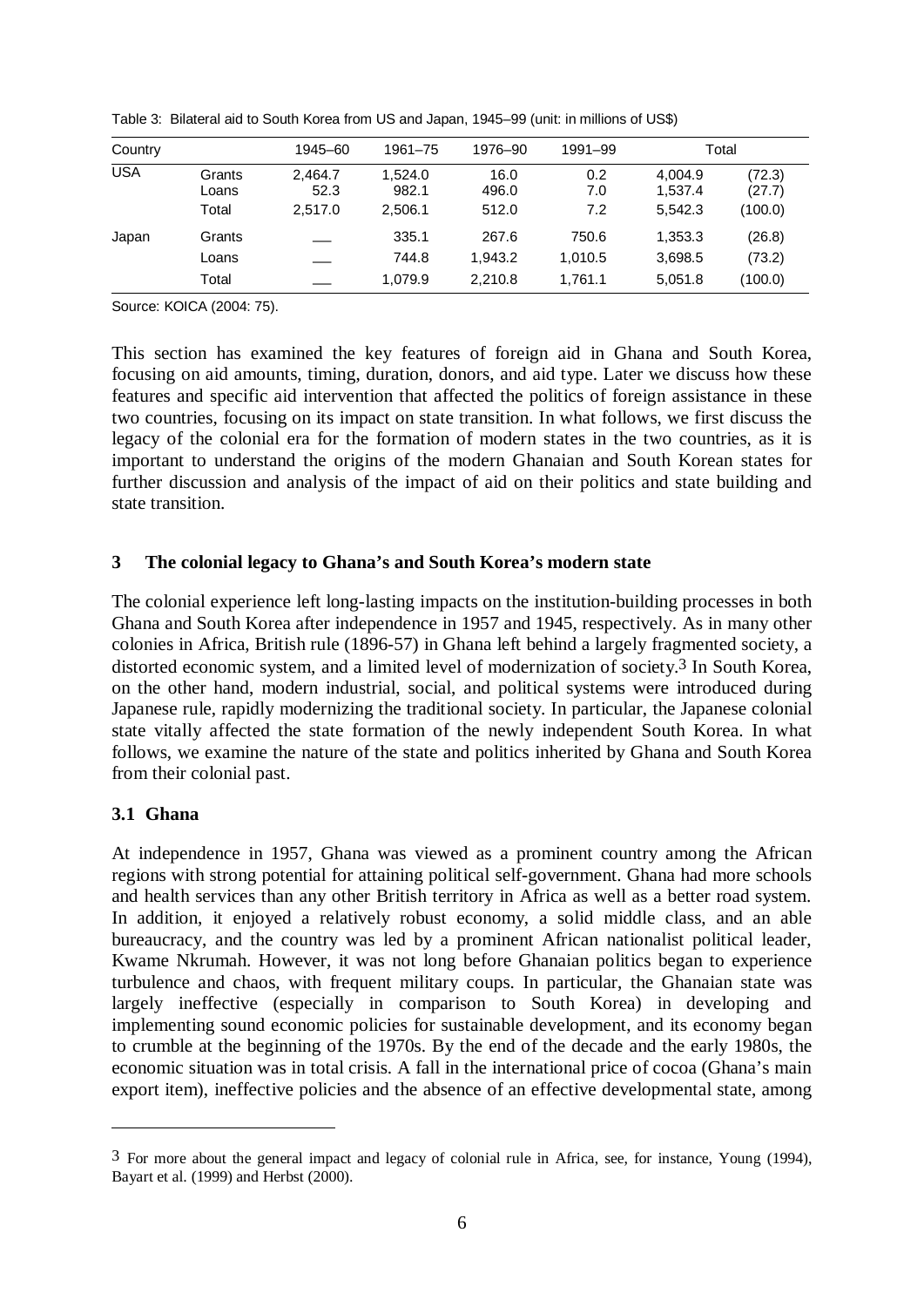other factors, have often been singled out as the main causes of the fall of the Ghanaian economy during this period.4

Ghanaian politics during most of the post-independence era can be characterized as the zerosum nature of power relations, the personalization of politics, corruption, inefficiency, and mismanagement (Chazan 1983). Indeed, as many have pointed out, the absence of a modern state has been at the centre of Africa's sluggish development, and the origins of such a problematic, ineffective state go back to precolonial as well as colonial periods. Ghana is no exception. Even though there were numerous small states in the region as early as the twelfth century,5 it was not until the development of the Asante Empire in the eighteenth century when a powerful, centralized state came into being in Ghana.<sup>6</sup> However, even the Asante Empire suffered from weak structure, namely limited capability in controlling provincial regions.7 Such a fragile nature of state structure in conjunction with the incompetence of the Asante kings (around the late nineteenth century) and the advancement of the British led to the collapse of the empire in 1874 (Boahen 1975).

The effect of the colonialism on the formation of the Ghanaian state was no different than in other former British colonies. With no serious attempts to introduce modern institutions, the colonial state in the Ghanaian region was largely exploitative, repressive, and highly authoritarian. The British colonial era did little to introduce a modern state in Ghana; instead the main goal of the colonial state was to exploit the natural resources of the colonies and expand the markets for industrial goods produced by Western powers.

Ghana was created rather arbitrarily by the British during the last two decades of the nineteenth century, mainly to satisfy the latter's economic ambitions, and to react to the challenges posed by the French and Germans as well as violent opposition from Ghanaians (Boahen 1975). The British colonial state was largely isolated from the African society, worked mainly to support its own interests, and frequently relied on repression as the governing mechanism. For instance, the colonial power actively developed the mining industry, but Ghanaians were completely excluded, as foreign (expatriate) mining companies dominated the industry, a practice that largely continues to this day. Indeed, the neglect of industrialization, overdependence on the cocoa crop, and the domination of foreign firms in sectors such as mining, banking and the foreign trade characterized Ghanaian economic structure during the colonial era. In other words, a colonial economy, marked by the exploitation of natural resources to the advantage of colonial powers, was established in Ghana. And the role of the colonial state in Ghana was mainly concentrated on supporting colonial economy with little efforts in establishing modern political institutions.

<sup>4</sup> Highlighting poor performance of exports as the chief proximate cause of Ghana's payments problem and economic crisis in the 1970s, Killick criticized the industrialization, mechanization, and socialization policies of the Ghanaian state. According to Killick (2010), Ghana's early state-led industrialization failed to achieve actual growth and development, and led instead to deterioration of both the transportation system and agricultural productivity.

<sup>5</sup> Many of these were involved in gold trading with European and Arabic countries.

<sup>6</sup> For the political history of Ghana, this paper referred mainly to Boahen (1975) and Kimble (1963).

<sup>7</sup> According to Herbst (2000), such a limited state capability in controlling the periphery was the prevalent problem of traditional African states and was largely attributable to low population density.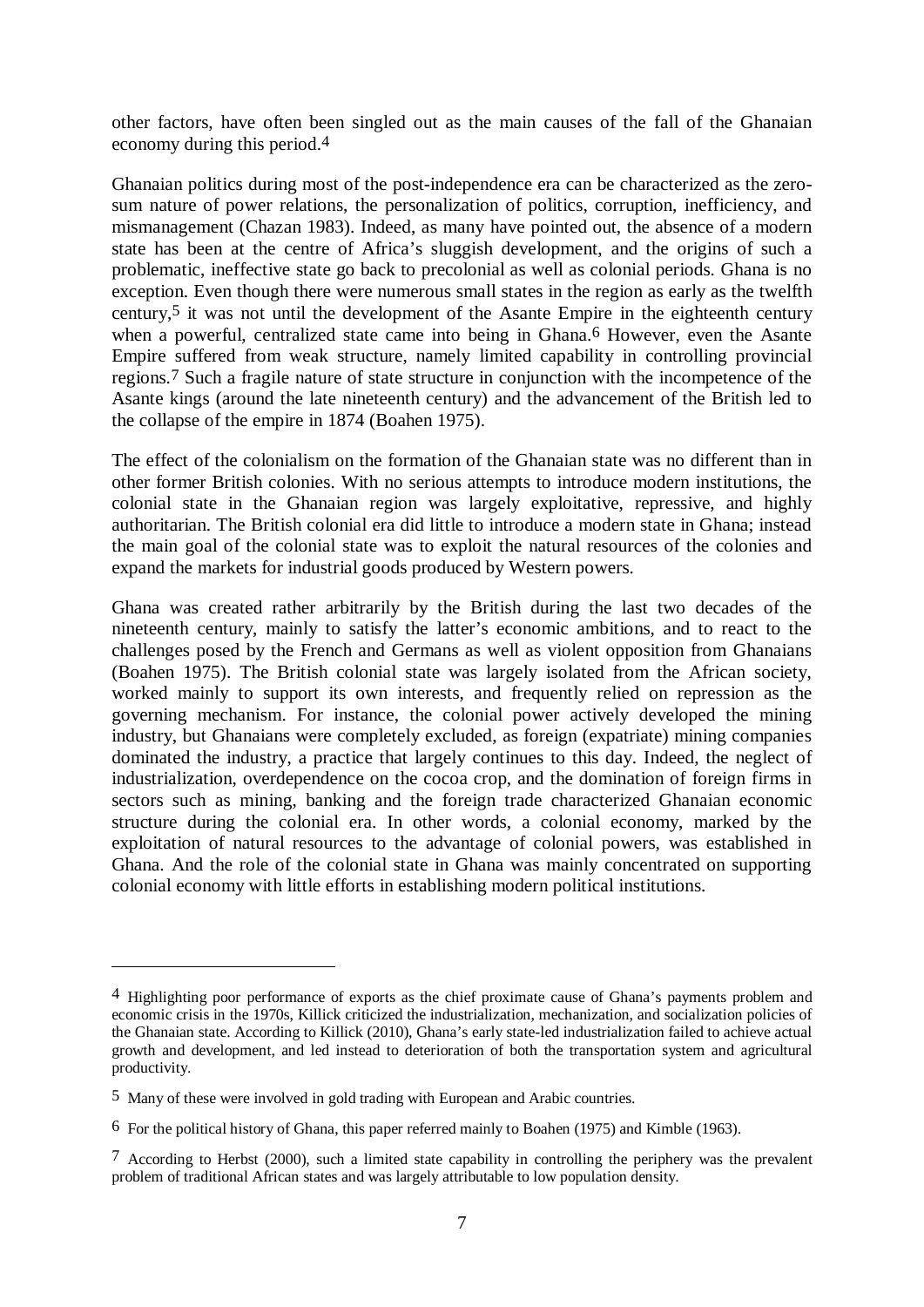A modern state, according to Max Weber, is characterized as the 'compulsory association with a territorial base' with 'the monopoly of the legitimate use of physical force' in that territory. In particular, a modern state is run by an impersonal bureaucracy, meaning that 'the personnel of state bodies is recruited and trained in bureaucratic manner and is (usually) expected to be politically neutral, enabling state bodies to resist ideological enthusiasms of the government of the day' (Heywood 1997: 86). Based on these definitions of a modern state, many states in Africa are far from being considered 'modern'. In particular, the absence of an effective, modern bureaucracy has been a key feature of the African state. Yet the situation of Ghana was somewhat different: because Ghana had been considered a 'model colony' of Britain, in the later years of its rule, higher education was expanded for Africans, so that the country had a significant number of educated and talented bureaucrats available on independence. However, deterioration of the local economy led to a significant number of these trained government workers leaving Ghana for the advanced countries or employment with international organizations, a fact that contributed to the country's slow improvement of state capacity.

In addition, the modern state in theory represents the permanent and general interests of society, that is, the common good or general will rather than the specific interests of a segment of society. However, as a number of Africanist scholars highlight, ethnic, regional, and other sectarian divisions are an undeniable feature of politics in many African states, with potential implications for development, governance, and conflict (Easterly and Levine 1997). In particular, the British, in adopting indirect rule, did not disregard Ghana's traditional rulers;8 but instead recognized to some degree their power over the people and land, thus contributing to the problem of dual sovereignty. Many Ghanaians pondered over their role as a member of the new state or as a member of an ethnic group that has roots predating the colonial era (Ray 1986). Modern Ghanaian politics, too, has been struggling with the challenge of ethnic diversity and the legacies of ethnic division in the colonial past: Ghana 'has been unable to rid itself of its political past simply by becoming independent' (Ingham 1990: 41). In short, Ghana inherited an unreformed, traditional, patrimonial, and repressive state with a relatively low state capacity. More importantly, Ghana failed to carry out political reform to construct a more effective state sector with a more developmental orientation. Foreign aid in Ghana, as is explained later, failed to bring about—or, to some extent, delayed—the needed political reform.

# **3.2 South Korea**

<u>.</u>

Many attempts have been made to explain the miraculous economic growth of South Korea and that of the other Asian tigers, or 'the four little dragons'.9 Most studies have highlighted the effective role of the state in guiding or leading the economy in South Korea.10 However, many of the studies have limitations in explaining the historical origin of the South Korean developmental state or 'capitalist-cohesive state'.11 In what follows, we trace the

<sup>8</sup> For instance, the British recognized re-introduction of the Asante Confederacy in 1935.

<sup>9</sup> This expression refers to Hong Kong, Taiwan, Singapore, and South Korea and is borrowed from the title of a book by Vogel (1990).

<sup>10</sup> See, for instance, Evans (1995); Amsden (1989); and Wade (1990)*,* among many others.

<sup>11</sup> Kohli (2004) is an important exception. In his comparative study of Korea, Brazil, India, and Nigeria, he pro vides the historical background of modern politics and states for these countries; he developed the concept of the 'capitalist-cohesive state' to describe the nature of the South Korean state.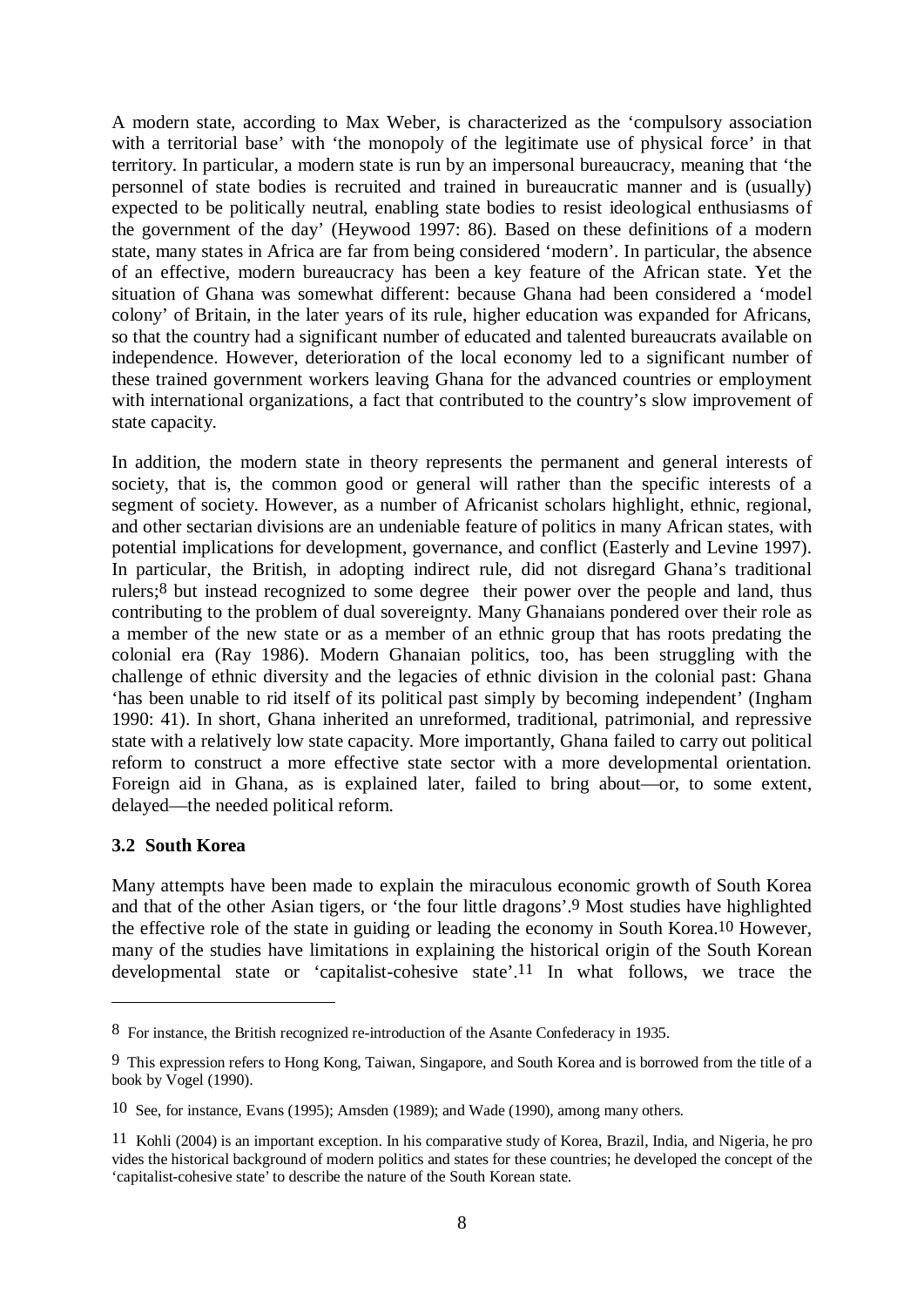development of a modern state in South Korea, focusing on the legacy of Japanese colonial rule.

Unlike many newly independent countries in Africa, South Korea (and actually Korea as a whole) has a long history as a unified nation-state that goes back at least to the tenth century to the Goryeo period (918-1392): thus, prior to Japanese occupation, a centralized state institution had ruled the peninsula for approximately a millennium with considerable international independence. In addition, unlike Ghana and other African countries with diverse ethnic groups, the Korean society is predominantly composed of a single ethnic group, contributing to a high level of nationalism and social stability.12 During the Chosun era (1392-1910), the last kingdom before the advance of the Japanese in 1910, the Korean political system was monarchical and patrimonial in nature, characterized by a highly inflexible, classified social system with slaves at the lowest social stratum. It was primarily the Japanese who introduced the modern state to Korea—against the will of the Korean people, of course—and replaced the traditional monarchical state with a modern, cabinetstyle government. Obviously, the colonial government was ruled by the Japanese. In particular, the governor-general, usually a military officer, headed the colonial state and held almost absolute power and authority, and the state was highly repressive and centralized. In fact, Japanese intensions with regard to Korea were fundamentally different from the aims of the European powers in Africa. While Europeans were rather inattentive to the 'modernization' of the African society and strongly maintained a policy of segregation,13 the Japanese tried to build a little Tokyo in Seoul, implementing a series of modernization projects based on their own domestic experiences. These included the construction of modern infrastructure such as roads and railways and the provision of universal education to Koreans, especially at the primary level. Although this modernization was largely intended to consolidate Japanese rule in Korea and though the Japanese tried to eradicate local culture and turn Koreans into Japanese, it is evident that Japanese rule contributed to building Korea's modern infrastructure.

In particular, the Japanese introduced an effective, disciplined government bureaucracy in the country. Even though Korea had a long tradition of government bureaucracy and a civil service examination system, these, according to Kohli (2004), were far from effective and modern bureaucracy became institutionalized in Korea only because of Japanese rule. Kohli describes the extent and intensity of bureaucratic penetration in Korea during the Japanese rule as incomparable to any other colony: starting from around 10,000 officials in 1910, the number of bureaucrats increased rapidly to 87,522 by 1937; more importantly, a significant portion of these were actually Koreans who were trained and employed by the Japanese (Kohli 2004: 35). Even though most Korean officials worked at lower government levels, many moved up the bureaucratic hierarchy over time. Thus, on the eve of independence, Korea had a substantial pool of experienced officials knowledgeable in running government administration, and when the United States advanced into South Korea in 1945—to stabilize the region after the retreat of the Japanese—South Korea was well equipped with disciplined,

<sup>12</sup> According to the fractionalization data on South Korea, Korean, as of 1990, was the dominant ethnic group accounting for 99.9 per cent of the population; Ghana, on the other hand, has numerous ethnic groups, including as of 1983, Ewe (11.9 per cent), Ga-Adangme (7.8 per cent), Other Ghana (7.5 per cent), Gurma (3.3 per cent), and Yoruba (1.3 per cent). Full dataset is available at www.nsd.uib.no/macrodataguide/set.html?id=16&sub=1.

<sup>13</sup> As a result, modernization in many cases in Africa during the colonial period was limited to, and concentrated in, areas essential for meeting the goals of resource and market exploitation, resulting in an unbalanced economic structure and a substantial rural-urban gap.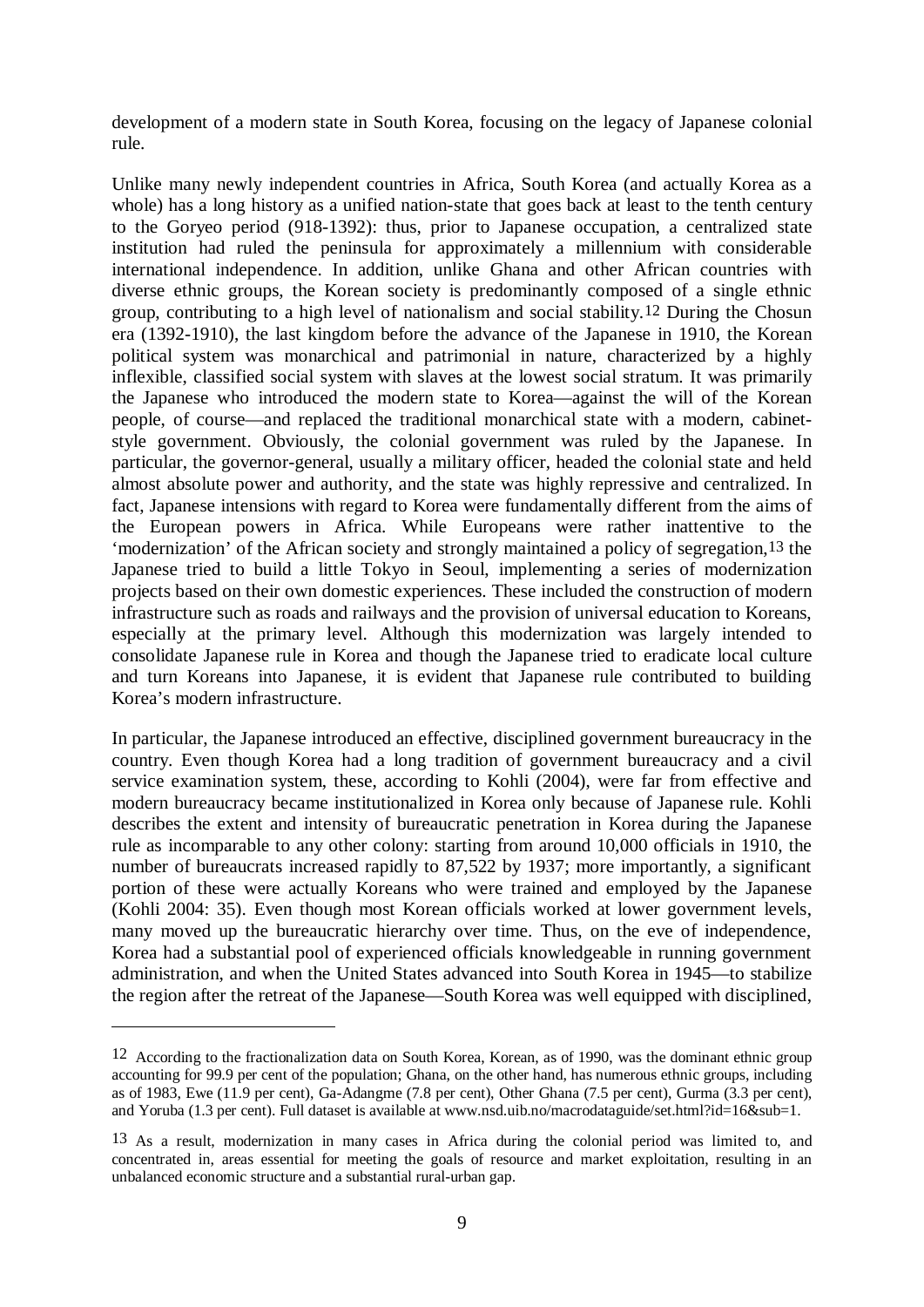trained officials. It is also important to note that a substantial portion of these government officials were in the police force, as the Japanese relied heavily on repression to rule the 'unruly' Koreans. The extensive and intensive police supervision of the colonial state was largely continued by the new Korean state. Having said that, it would be problematic to conclude that the South Korean developmental state was solely (or even mainly) attributable to Japanese rule. As is explained later in the paper, it was the internal dynamics of South Korean politics, especially the leadership of Park Chung Hee, that induced the emergence of an effective developmental state. We have thus far highlighted the differences in the nature and capacity of the newly independent Ghanaian and South Korean states as one key contextual factor that may promote a better understanding of the effect of aid on politics and states in these countries.

### **4 The politics of foreign assistance in Ghana and South Korea**

The previous section examined the colonial legacy and its effect on the formation of modern a state in Ghana and South Korea, highlighting the fact that the colonial state in both countries was highly authoritarian and repressive. Yet, while a modern state with an effective bureaucracy was introduced by Japan to Korea, Ghana inherited an unreformed, patrimonial state with limited capacity. This section discusses further the role and impact of foreign aid on state transition (or its failure) in these two countries. The section begins with a theoretical discussion on the state, development, and foreign assistance.

#### **4.1 The state, development, and foreign aid**

1

Despite continuous and active efforts by the international donor community, the impact of foreign aid on sustainable development of recipient countries has been mixed at best, and there have been many attempts to explain aid ineffectiveness. However, the dominant approach to aid and development has been largely apolitical in the sense that donors (especially the major IFIs, the World Bank and IMF) have paid little attention to politics and the states of the developing countries in the efforts to understand aid ineffectiveness.14 Such relative inattention to domestic politics and the state has probably been one of the main reasons for the rather slow progress in our efforts to accumulate systematic knowledge (both theoretical and empirical) on aid and development relations, because, as articulated by Leftwich (2000: 67), development is essentially a political process that requires the central role of the state. Defining politics as 'all the activities of conflict, cooperation and negotiation involved in the use, production and distribution of resources', the author explains why development is political:

The processes of development in human societies always involve the organization, mobilization, combination, use and distribution of resources in new ways.… And because resources are to be used and distributed in new ways, there will inevitably be disputes amongst individuals and groups about how such resources are to be used as

<sup>14</sup> According to Leftwich (2000: 71), prior to its recent focus on 'governance', the World Bank was generally silent on political questions under the principles of non-interference in the affairs of any member country and the avoidance of political criteria in lending-decisions.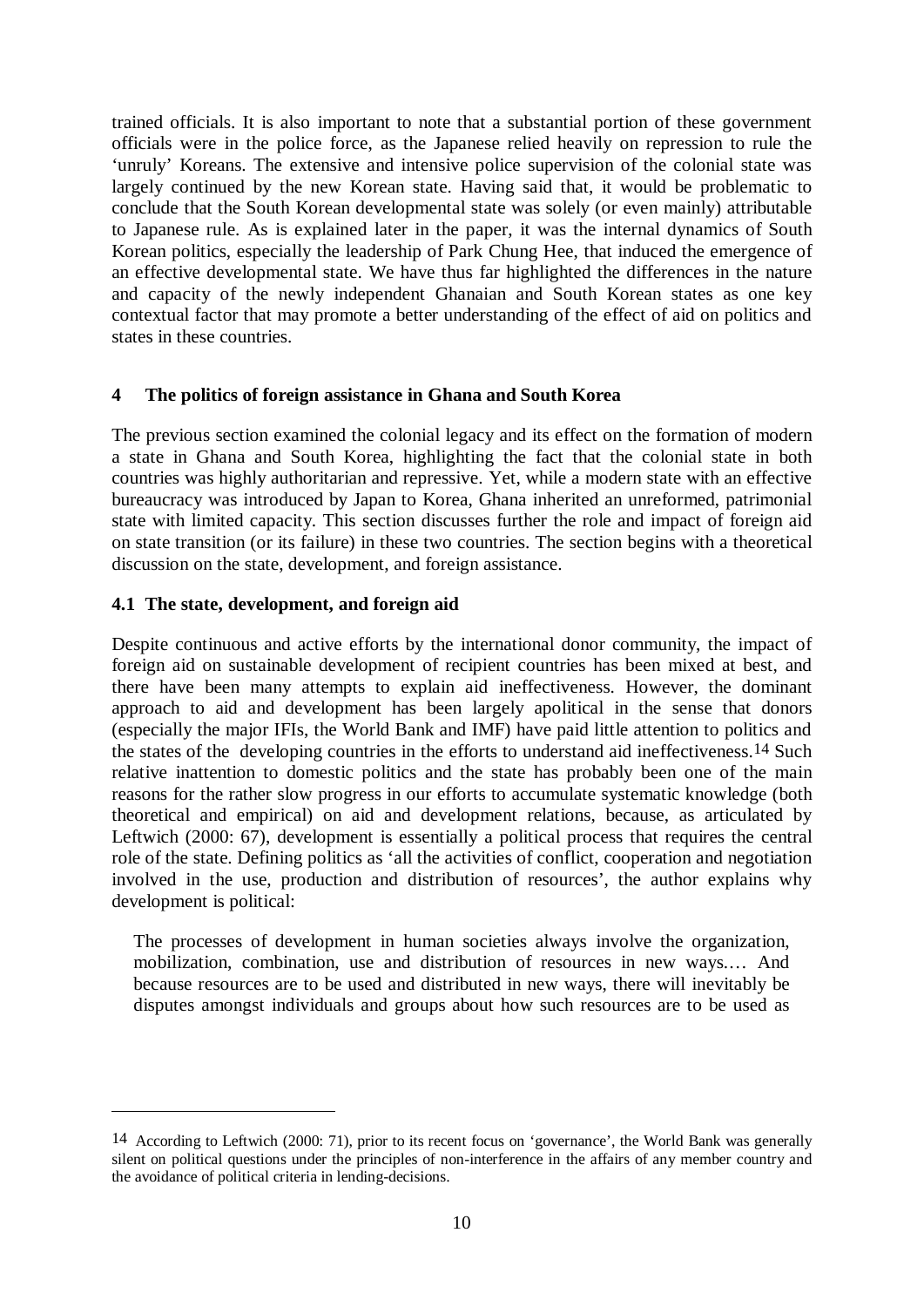they calculate who will win and who will lose as a result of different configurations. It will be clear from this why *all 'development' is therefore inescapably political*.15

Foreign aid should also be understood as a political process because aid packages, especially structural adjustment loans often inevitably involve profound changes in the use, production, and distribution of resources or, in other words, the *politics* of recipient countries (Leftwich 2000).

More specifically, many scholars have highlighted the importance of an 'effective state' in achieving growth and development as well as aid success. In general, the state is responsible for making and implementing various policies to achieve growth, and often the capacity and commitment of the state in devising and enforcing these policies are critical to the pace and extent of development in a country. In particular, as mentioned, many have highlighted the effective role of the state in explaining the rise of the East Asian newly industrializing countries, South Korea included. On the other hand, state ineffectiveness is frequently cited as the main obstacle to the sustainability of Africa's development. For instance, focusing on state structure and state-society relations, Evans conceptualizes (1995: 12) two types of states—predatory versus developmental states—and notes that:

predatory states extract at the expense of society, undercutting development even in the narrow sense of capital accumulation… [while] developmental states not only have presided over industrial transformation but can be plausibly argued to have played a role in making it happen.

More specifically, Ghani and Lockhart (2008) identify ten factors that contribute to state effectiveness: (i) rule of law, (ii) monopoly on legitimate means of violence, (iii) administrative control, (iv) sound management of public finances, (v) investment in human capital, (vi) creation of citizenship rights through social policy, (vii) provision of infrastructure services, (viii) creation and expansion of markets, (ix) sound management of public assets, and (x) successful public borrowing.

How, then, can state effectiveness be achieved? More specifically, how does foreign aid affect the nature of the state and politics of a partner country? In what ways does foreign aid help or hinder state reform? Indeed, while criticizing bad governance as a main cause of aid failure in many African countries, donors increasingly have highlighted the importance of 'good governance' of recipient countries.16 For instance, the World Bank developed the Country Policy and Institutional Assessment (CPIA) to rate countries based on the following criteria: (i) economic management, (ii) structural policies, (iii) policies for social inclusion and equity, and (iv) public sector management and institutions. In addition, there have been increasing donor efforts to reform the public sector of African partner countries, especially as a form of aid conditionality. In what follows, through a comparative case study of Ghana and South Korea, we discuss the impact of aid on domestic politics and state transformation.

<sup>15</sup> Emphasis added.

<sup>16</sup> The World Bank adopts a narrow definition of good governance and emphasizes the capacity of the government to formulate and implement policies and sound development management. For this definition, the concept of good governance is largely apolitical, as it excludes the nature of politics and the political system (e.g., whether it is democratic or not), factors that often shape and determine the level of government capacity and the policy-making process.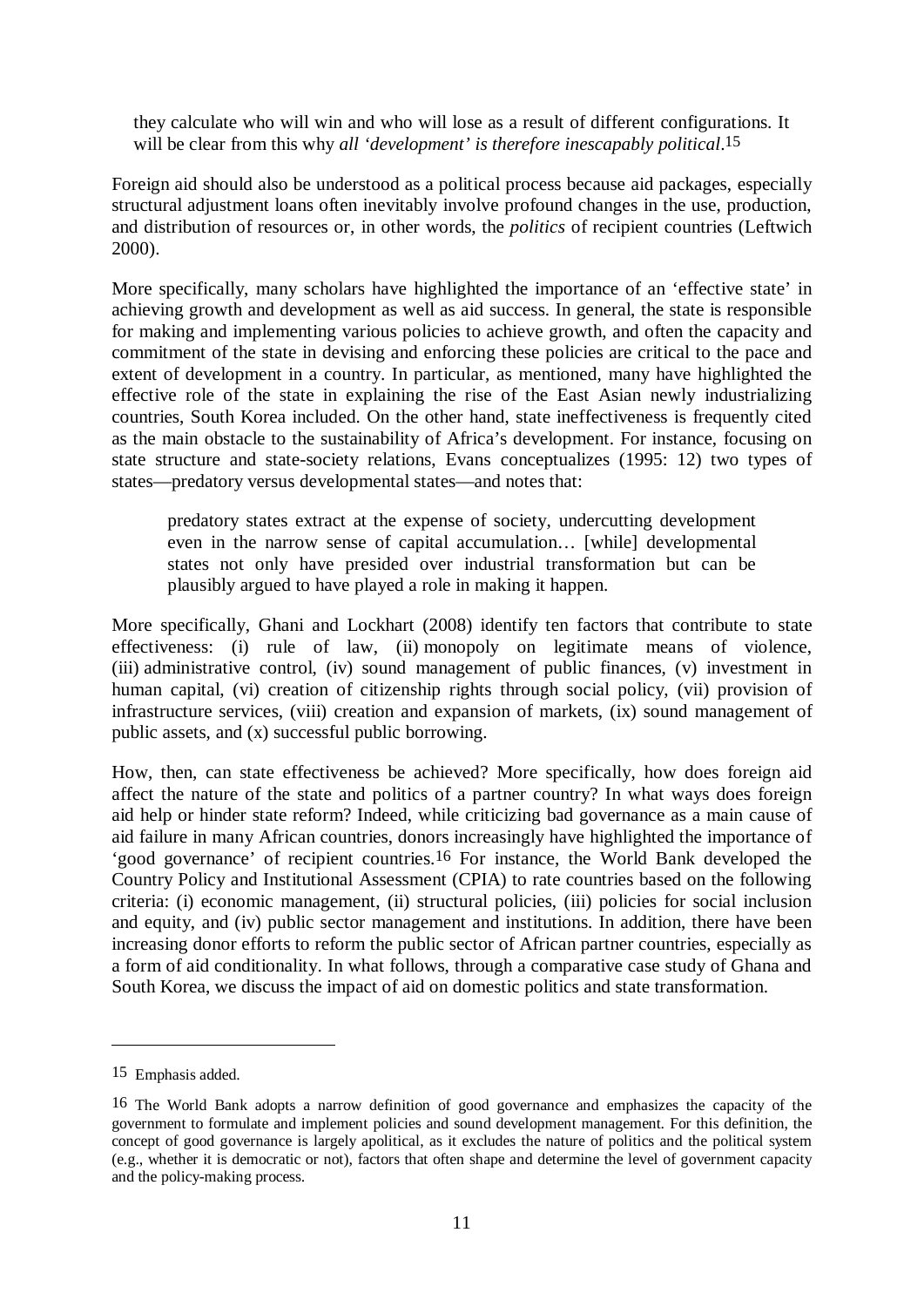# **4.2 Ghana**

1

Around the time of independence, Ghana had one of the highest GDP per capita in Africa and has abundant natural resources including gold, cocoa, timber, diamonds, bauxite, and manganese. Although its per capita income around 1957 was similar to that of South Korea, Ghana today is aid-dependent and by no means a highly industrialized country: subsistence agriculture still accounts for 35 per cent of GDP and employs 55 per cent of the work force (Senadza and Laryea 2012). In particular, we argue that foreign assistance in Ghana has failed to reform the state sector and has, to some extent, consolidated the existing characteristics of African politics. In particular, aid played a role in creating the massive level of debt that further threatens the political legitimacy and stability of the Ghanaian state.

Suggesting that the combination of rent seeking, low state capacity, and the dominance of ideology (rather than economic efficiency) in the process of economic policy-making largely explains the poor performance of African economies, Van de Walle (2001) defines African politics as neo-patrimonial regimes. According to this author, African neo-patrimonial regimes are characterized by clientelism, access to state resources, the centralization of power, and hybrid regimes (meaning that a neopatrimonial state coexists with the formal trappings of the modern state) (ibid.). Ghanaian politics largely embodies these characteristics of neopatrimonial regimes, and from the early years of the Nkrumah government, state-oriented patronage leadership network has been a key feature of its politics. As the structural weakness of the state became evident with access to the state and resources blocked, the people began to search for an alternate route, namely personal ties with the patrons. According to Chazan (1983: 84), the development of patrimonialism in Ghana may be viewed as a 'utilitarian outgrowth' where mobility is severely constrained and 'the notion of obedience to higher authority was deeply embedded in the traditions of many Ghanaian societies'.

Ghana gained independence in March 1957, and the country was under the rule of Prime Minister Kwame Nkrumah until 1966. Representing a new brand of African nationalism, Kwame Nkrumah adopted an economic strategy of reduced economic dependence, accelerated industrialization, and an expanded role of the state. More specifically, Nkrumah's administration actively supported a strategy of state-led industrialization based on importsubstitution, structural change, and a less open economy. Even though Nkrumah's rule was ended in 1966 by a military coup, succeeding governments largely continued his economic strategy. However, these state-led economic development strategies largely failed to produce sustainable development, and by the mid-1960s the Ghanaian economy was beginning to show signs of trouble, with a falling GDP growth rate and a sharp reduction in foreign reserves. This suggests that policy failure was central to the fall of Ghanaian economy during post-independence period. However, it was not until 1983 that Ghana actively adopted foreign aid from the IFIs and implemented a fundamental economic reform towards a marketfriendly, neoclassical economy. Indeed, Ghana had maintained a highly suspicious attitude towards foreign aid, especially during the Nkrumah years, and foreign aid, along with other kinds of foreign capital, was largely viewed as inimical to the national ideology of economic independence and a socialist society.17 This largely explains the rather insignificant level of foreign aid in Ghana prior to 1983.

<sup>17</sup> As shown in Table 3, aid to Ghana began to increase after the Nkrumah era: for instance, after 1966, the United States, the United Kingdom, Germany, the World Bank group, and others provided considerable long-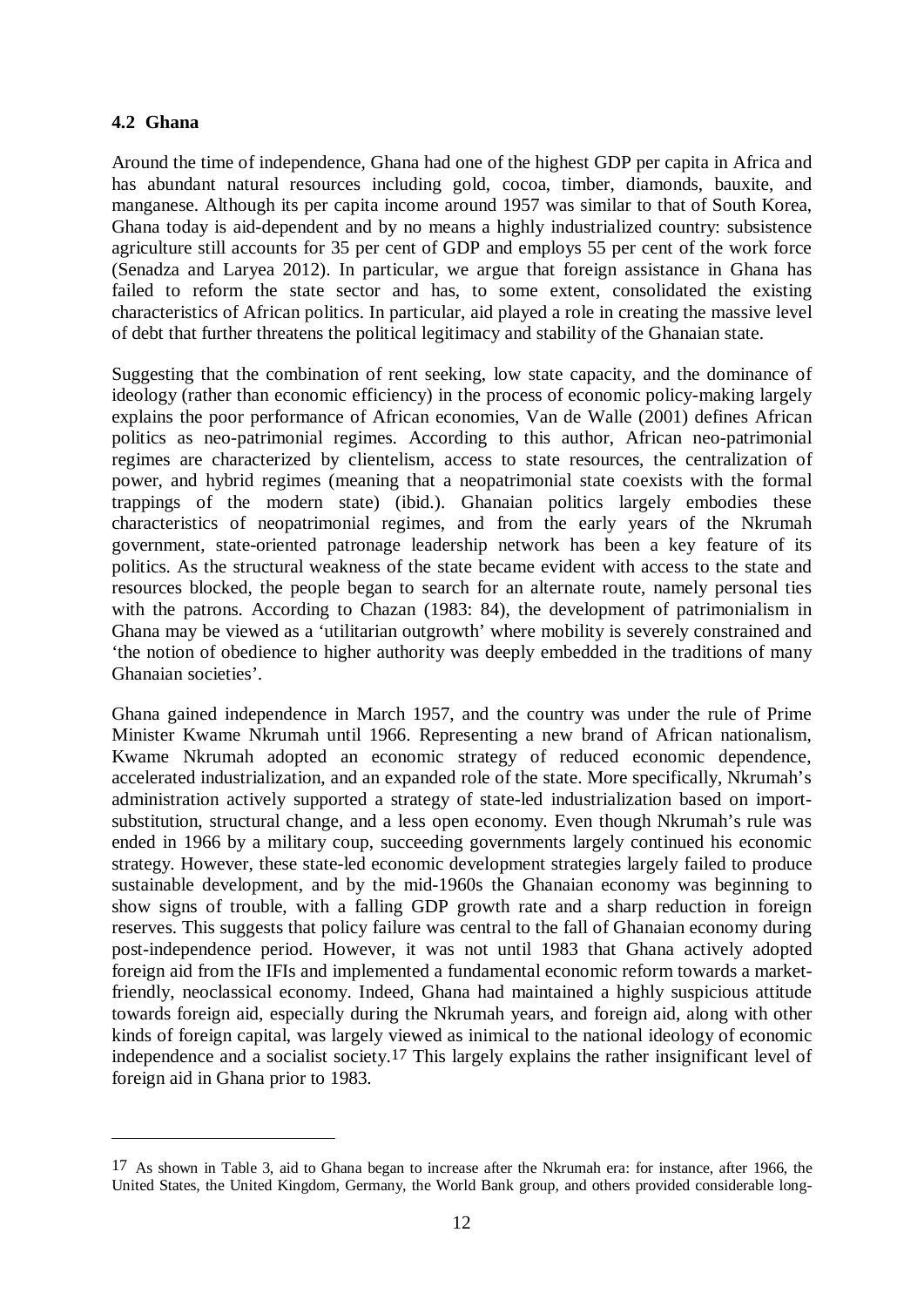Why, then, did Ghana begin to receive larger amounts of aid in 1983, especially from the IMF and the World Bank? The simple answer is that Ghana had little choice but to seek for help from these IFIs.<sup>18</sup> As shown in Table 1, Ghana's economy began to crumble in the late 1960s, and the years from 1972 to 1983 were 'the black years', a decade of deep economic downturn, acute balance of payments problems (primarily caused by the poor performance of the cocoa industry), and extreme political instability; Ghana experienced five different administrations and frequent military coups in less than twelve years. It was under such a crisis that the Rawlings administration finally decided to embark on the economic recovery programme (ERP) supported by the World Bank, the IMF, and other donor agencies. Highlighting macroeconomic stability and the logic of the neoclassical market economy, the ERP in Ghana supported liberalization of the external trade and financial sector regimes, the phasing out of price controls, measures to improve financial performance of many stateowned enterprises, and the introduction of more competition.19 In short, structural adjustment programmes (SAPs)20 in Ghana highlighted stabilization of prices, mainly through balanced budgets, market liberalization, and public sector reform, all of which were aimed at creating a market-friendly environment. SAPs have been widely imposed as a form of aid conditionality in Ghana, similarly to other IMF and World Bank fund-recipient countries.

Assessments of the impact of foreign aid on the Ghanaian economic reform have been mixed. While some (including the World Bank and the IMF) have lauded a significant and positive role of aid in Ghana, others have been less enthusiastic.21 One thing is clear: unlike South Korea, where foreign aid was successfully used for sustainable development, aid in Ghana has exacerbated the problem of external debt and aid dependency. Its external debt has experienced a sharp rise after the introduction of SAPs, jumping from US\$1,067 million in 1977 to US\$3,287 million in 1987 and reaching US\$7,510 million in 1999 (Konadu-Agyemang and Takyi 2001: 29). In particular, IMF's share of Ghana's total debt service was significant: 31 per cent in 1987, 29 per cent in 1995, and 13.7 per cent in 1999 (Konadu-Agyemang and Takyi 2001). Obviously, such a drastic increase in external debt, together with other 'side effects'<sup>22</sup> of reform, has played a role in further weakening political legitimacy and exacerbating political instability in Ghana. In what follows we further explain the limitations of foreign assistance in achieving political and state reform in Ghana.

As was already briefly mentioned, aid caused a high level of political instability in Ghana. Even though some may argue that the crisis contributed to the success of the reform as it galvanized political support for the restructuring (Callaghy 1990), the reform process in

term development aid. Total aid commitments in 1968-69 accounted for 19 per cent of imports, 20 per cent of government revenues, and 27 per cent of gross investment (Killick 2010: 120).

18 In fact, Ghana sought assistance from socialist countries, including the Soviet Union, which turned down Ghana's request and advised the country to seek help from IFIs.

19 For more specific information on the Ghanaian ERP, see Akonor (2006: chapter 4).

1

20 SAPs refer to a set of comprehensive neoclassical economic policies designed by the World Bank and the IMF for the purpose of reforming a country's economic structure to be more market friendly.

21 For positive assessments of Ghanaian reform, see, for instance, Tsikata (2001) and Callaghy 1990); for less enthusiastic views, see, for instance, Killick (1991, 2010); Konadu-Agyemang (2001) and Akonor (2006).

22 These include an increase in the cost of living (caused by devaluation of the Ghanaian currency), a sharp rise in unemployment rate (due mainly to massive cutbacks in government and the private sector), and drastic cutbacks in social services. For specifics on these side effects of SAPs, see, for instance, Konadu-Agyemang and Takyi (2001).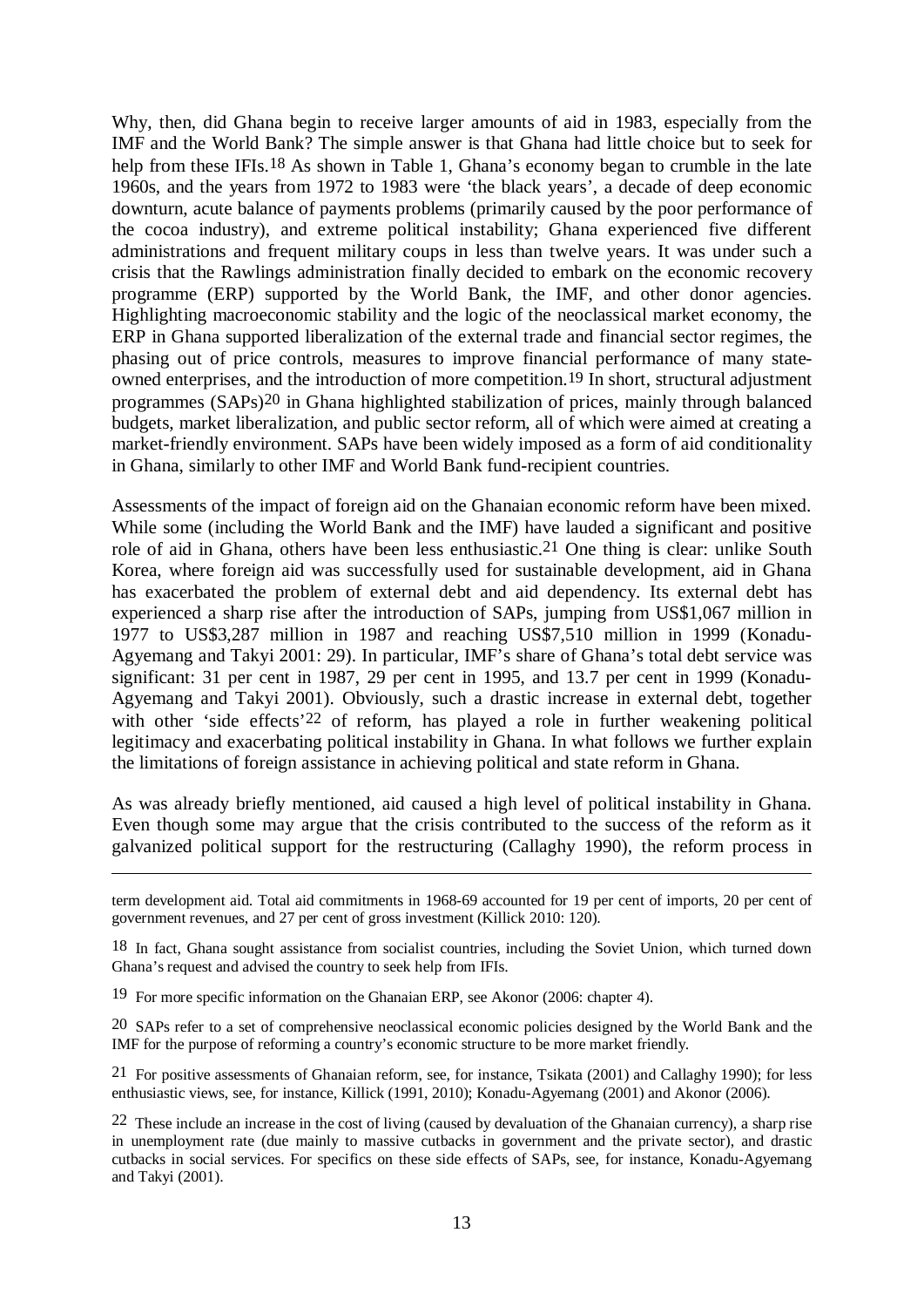Ghana, as in many other countries in Africa, has been far from smooth. For instance, following the IMF and the World Bank 'advice', the government went through a massive devaluation of the *cedi*, the Ghanaian currency, which led to increases in import prices. This resulted in a sharp rise in the cost of living because the country was heavily dependent on imports for essential supplies such as fuel, medicines, and machinery. Also, drastic cutbacks in both the public and private sector have directly resulted in massive unemployment: by 1999, 20.3 per cent of the workforce was unemployed (Konadu-Agyemang and Takyi 2001: 29). In addition, donor pressure for cuts in government spending resulted in drastic cutbacks in social services, including education, health, and welfare. Such disastrous political ramifications of SAPs have been widely recognized in other cases, and Ghana's story was no different. Throughout the era of Rawlings' Provisional National Defence Council (PNDC) (1981-92), the Ghanaian government had to step back time and again from its economic reform, because of a volatile political environment caused by anti-reform forces, including urban workers and civil servants. There were coup attempts and labour strikes throughout the reform era, creating a very precarious political environment. Even though the Rawlings administration was relatively successful in maintaining power, the regime's survival was possible only through 'intimidation, coercion, and co-optation' (Akonor 2006: 48).

In particular, we suggest that aid, to some extent, has played a role in consolidating the existing characteristics of African politics. First of all, aid has played a role in preserving the authoritarian nature of the Ghanaian state because foreign aid—especially SAPs—resulted in political instability and anti-reform protests, and the government frequently relied on authoritarian measures to suppress these. Second, as Whitfield notes (2005), foreign aid further consolidated elite rule because the Rawlings administration needed to embrace the existing national elite in order to gain political support for reform. Originally, the support base of the Rawlings administration mainly included workers, students, army ranks, and the intellectual left. However, with the introduction of ERP, the Rawlings government had little choice but to form an alliance with the traditional ruling elites, as it was evident that its original allies would not be supportive of the reform. These national elite groups included the following (Akonor 2006: 49):

- top professionals in the arts and sciences (including lawyers);
- top echelon of the military (colonels and above);
- top and eminent persons in business and commerce (including large landowners and wealthy commercial farmers);
- senior administrators in the public and civil service, including union leaders;
- senior journalists (especially at the editorial level);
- senior members of the clergy;
- holders of government office (i.e., ministers and analogous positions);
- senior politicians, and
- important traditional rulers.

More importantly, these national elites were the main beneficiaries of the existing neopatrimonial regime and of SAPs, consequently they had little incentive to support political reforms. For instance, despite donor pressure for decentralization, little progress was made in this field simply because there was limited support from the powerful central bureaucracy (Haruna 2001). Indeed, with the introduction of foreign aid, especially of SAPs, centralized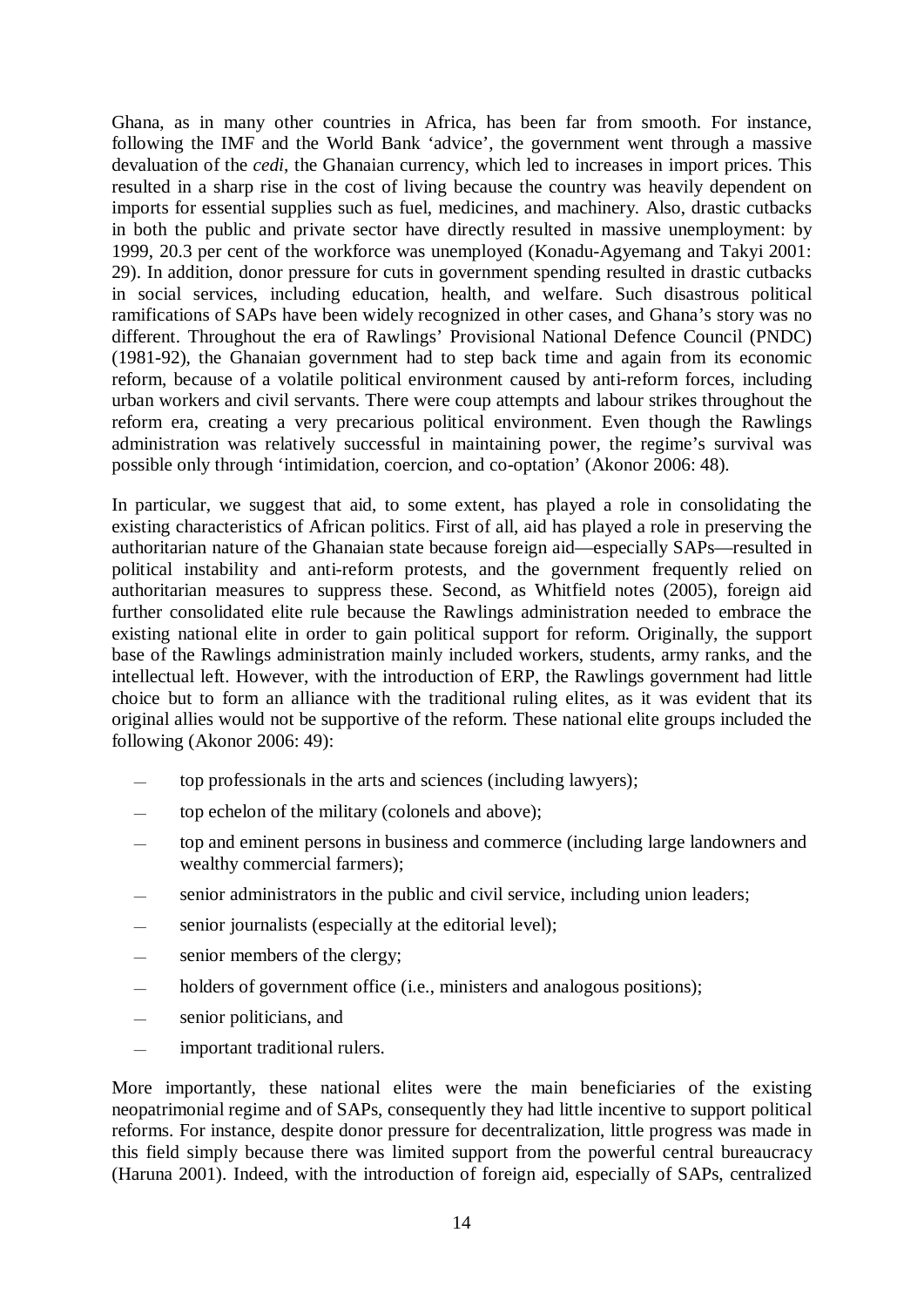decision-making, a key feature of African politics, was further consolidated in Ghana; only in recent years have donors started to highlight the participation of civil society in the economic policy-making process. Indeed, over time, foreign aid has become a powerful political actor in Ghana, playing a critical role in the decision-making process (Konadu-Agyemang 2001; Akonor 2006). Because of the enormous external debt, economic policy and many other plans have been created largely to meet donor conditionality and requirements rather than to reflect dynamics created by the internal Ghanaian political process (ibid.). In addition, through various 'consultative meetings', donors have involved themselves in the economic policy-making process of the country. With the nation relying so heavily on aid and, more importantly, experiencing donor intervention, it would be unrealistic to expect strong ownership and effective civil society to have developed in Ghana.

In particular, by further consolidating the political power of the existing ruling elites, foreign aid provided no political incentive to carry out public sector reform, nor to promote the transition to a modern, more effective, and developmental state. The state in the immediate post-colonial era was pro-active and participated vigorously in the economy, especially through state-owned enterprises. In addition, after independence, the country enjoyed continued growth and expansion of public services: the number employed in the public sector increased from 97,789 in 1970 to 143,237 by 1986 (Haruna 2001: 120). A big government apparatus, however, does not necessarily mean a more effective state; in fact, low state capacity with less than satisfying job performance of the Ghanaian bureaucracy has been frequently recognized as the main culprit behind its economic woes. Making the Ghanaian state more effective and adopting a developmental orientation would need genuine political reform led by effective leadership and a robust civil society, and, as discussed, the role of foreign aid in this regard has been limited, at best. Moreover, foreign aid in Ghana has further weakened state capacity and legitimacy. Next we examine the impact of aid on the Ghanaian state.

Obviously, the heavy reliance on aid, in conjunction with a high level of external debt for an extended period of time, has challenged the legitimacy of the state in Ghana. As examined, aid generally and SAPs especially have created many anti-reform forces and caused political instability. Such political instability, together with the intense reliance on donors for policy advice, has further weakened the political legitimacy of the Ghanaian state. For instance, in explaining Ghana's continued dependence on the World Bank and IMF (despite the less than outstanding outcome), Whitfield (2005) refers to the problem of policy rent, meaning that the government has turned donor conditionality to its advantage and become addicted to donor finance for its survival. The problem of moral hazard also evident in Ghana, as aid continued to be allocated despite frequent noncompliance by the government,23 further exacerbating aid dependency and contributing to the continuation of patrimonial politics by creating rents for the ruling elites. In addition, other widely recognized side effects of aid on state capacity including the unnecessarily complicated paperwork, endless meetings with donors, and the problem of bypassing the central government—all apply to Ghana.

More specifically, according to Haruna (2001), foreign aid has exacerbated the situation of many Ghanaian citizens by supporting a 'small state': as donors pressured the country for tight fiscal policy and privatization, the state shifted from active to passive leadership, sharply reducing its role in the social sector. In particular, Ghana adopted the World Bank

<sup>23</sup> According to Akonor (2006), during the PNDC era the Ghanaian government was at times noncompliant with SAPs due mainly to strong protests and political instability.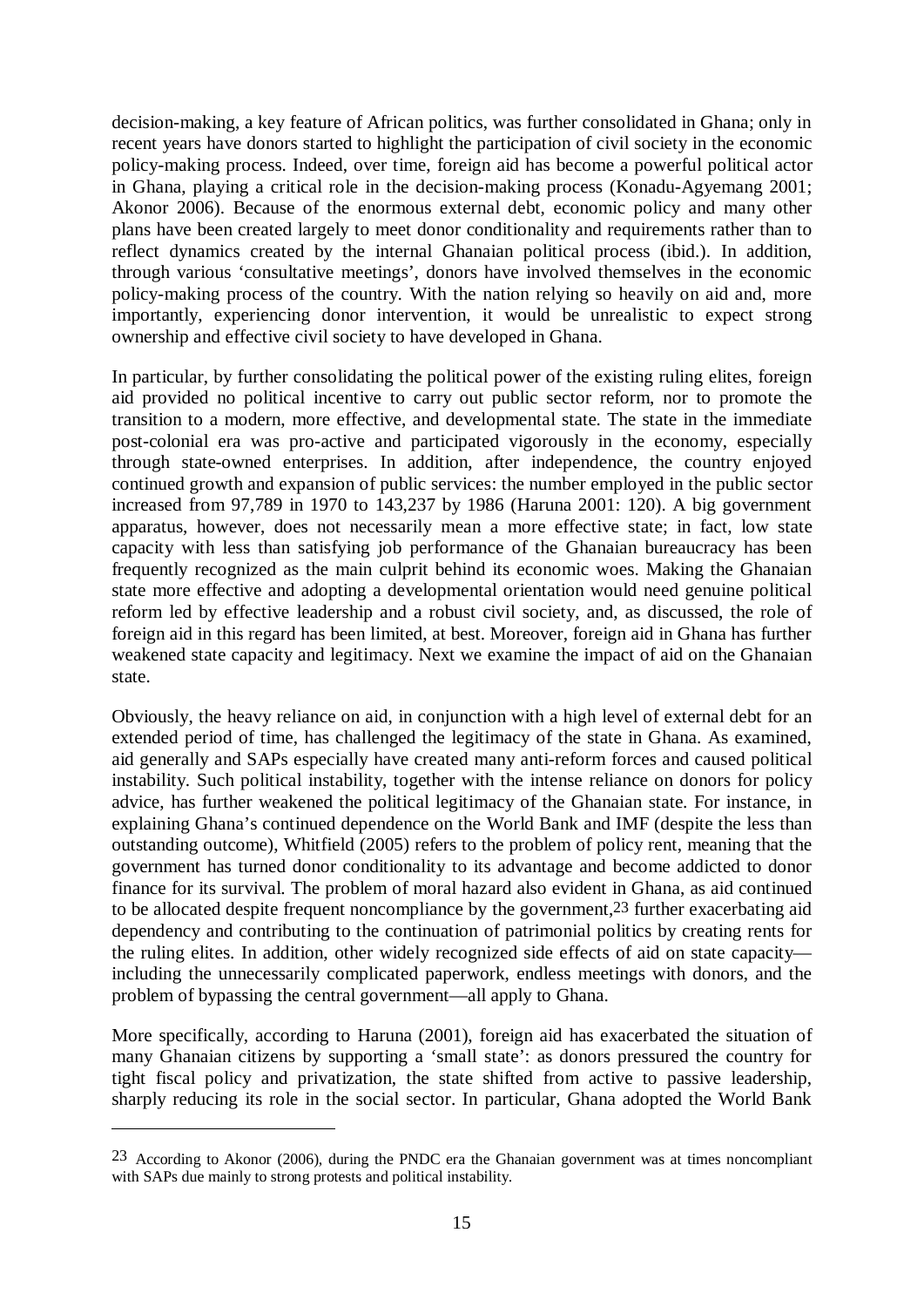and IMF's Poverty Reduction Strategy Initiative, which highlighted country-driven, resultsfocused, long-term, comprehensive, and partnership-oriented approaches, and donors have further intensified pressure for public sector reform. However, a field study revealed that there has been no real change in the donor-driven policy-making process and that there has been limited progress in public sector reform in Ghana (Whitfield 2005), suggesting that state reform can only be realized through internal political demands and dynamics, not through externally imposed aid conditionality.

## **4.3 South Korea**

From its rank as one of the poorest countries in the 1950s, South Korea achieved a remarkable level of economic growth in one generation. In addition, after decades of authoritarian rule, the country began its transition to democracy in 1987 and has been successful in consolidating democracy ever since. As discussed in the previous section, the key features of its modern state with an effective bureaucracy originated during the Japanese occupation era, and over time the country made the transition to a development-oriented and effective state. In particular, it should be noted that this state transition in South Korea took place in spite of foreign assistance. In other words, the negative impact of foreign assistance on state capacity and legitimacy was rather limited in South Korea, unlike in Ghana and many other African countries.

An in-depth discussion of how and why South Korea was able to introduce a developmental state is beyond the scope of this paper. Here, we merely highlight the fact that the transition was largely the result of the dynamics of domestic politics and, more importantly, transpired regardless of South Korea's heavy reliance on aid. It was only after the rise of the Park Chung Hee regime (1962-79) that the state became developmental in nature (Jones and Sakong 1980; Kohli 2004). In fact, the main goal of Syngman Rhee was not exactly longterm national development or economic growth; rather, prioritization was limited to the political sphere, namely the creation and integration of a new nation and consolidation of his own rule (Jones and Sakong 1980; Kohli 2004). In South Korea one critical factor explaining the rise of, or transition to, a developmental state was the leadership of President Park Chung Hee. Coming to power through a military coup in May 1960, Park emphasized growth among the regime's priorities. For Park, economics took priority over politics (including democracy):

The Asian peoples want to obtain economic equality first and build a more equitable political machinery afterward.…The gem without lustre called democracy was meaningless to people suffering from starvation and despair (Jones and Sakong 1980: 43).

Park was indeed committed to economic development, and this was demonstrated by the time he devoted to economic matters and his strong support for growth-oriented bureaucrats, technocrats, and entrepreneurs. For instance, Park established the Economic Planning Board (EPB) under his direct leadership and recruited the ablest government officials. This superagency was responsible for developing and managing various national economic development plans and operated under the protection of the president himself (who ruled the country in an authoritarian way with total power); this enabled EPB to function with unmatched power and independent of various political and business interests. In addition to the country's strong commitment to national development, other contextual factors including the existence of the Japanese model, sound local entrepreneurs, Confucianism, and an effective bureaucracy—played a significant role in South Korea's rise to a developmental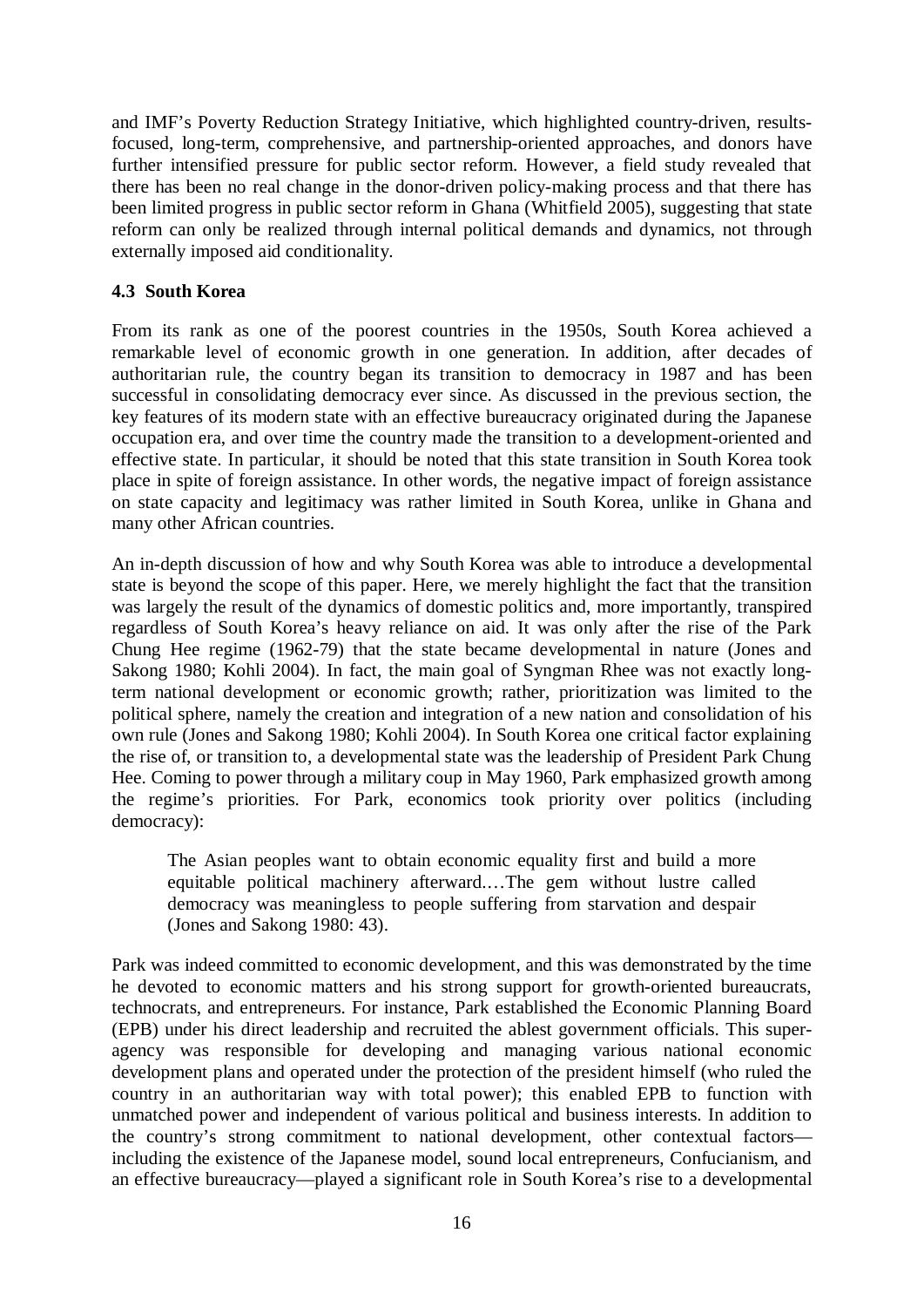state. However, again, without committed political leadership, these potentially beneficial contextual factors would not have been effectively utilized for state transition. In other words, the emergence of a developmental state was mainly the outcome of the internal dynamics of South Korean politics.

Having said this, it is important to note that even though Rhee had been preoccupied with consolidating and prolonging his rule rather than building a strong democracy, the South Korean state that Park inherited from the Rhee era was relatively effective, with sound basic bureaucratic structure of government, and relatively strong national identity and integration. In addition, despite the high inflation and instability of the economy during Rhee's term, South Korea had been quite successful in rebuilding infrastructure, essential for further industrial development. In particular, despite the country's heavy reliance on aid, foreign aid in South Korea did not seriously threaten state legitimacy and capacity even during the Rhee era when the country was in dire need of US support. We argue that the way in which aid was managed and utilized guaranteed relative autonomy for the Korean government and, by doing so, allowed aid to contribute indirectly to state transition. In what follows, we further elaborate this point.

Throughout most of the Rhee era (1948-60), foreign aid was largely humanitarian and emergency relief, and aid served to meet various national challenges, including widespread poverty and war reparation.24 In 1945, the US started to provide significant levels of emergency relief to South Korea, mainly in the form of grains, food, fuel, clothing, and medical supplies. After the Korean War, the United States and the United Nations provided a large amount of aid for reconstruction. As is argued elsewhere, foreign aid during the Rhee era was successful in the sense that it had made a substantial contribution to preventing massive starvation or the outbreak of epidemics. By 1956, three years after the armistice, South Korean economic development had recovered to its pre-war level (Kim 2011). More importantly, aid in the Rhee era contributed largely to relative social and political stability by successfully meeting its humanitarian expectations.

Indeed, contrary to the situation in Ghana, foreign aid in South Korea during the Rhee era did not induce massive protests or serious political instability. What explains such different political ramifications of foreign aid? First of all, the absence of strong social groups mobilized against foreign aid is one of the key factors in South Korea to account for the politically less disturbing impact of aid. As discussed, there was a strong anti-reform force in Ghana that received support from the beneficiaries of the pre-reform era. In contrast, in South Korea, although there were sporadic protests against US dominance and its intervention in the country's politics and policy-making process (especially by students and the political opposition), the scale of these protests was far from threatening. More importantly, there was no existing, powerful social class to challenge the central government. A successful land reform (which took place during the US Trusteeship period) abolished the traditional landowning class, and the South Korean civil society was very weak. In addition, the nature of aid intervention and its management have an important role in explaining why aid did not produce severe political instability or seriously weaken state capacity and legitimacy in South Korea.

<sup>24</sup> For information about aid to South Korea, including the aid management system, reference is made to Kim (2011: 260–86).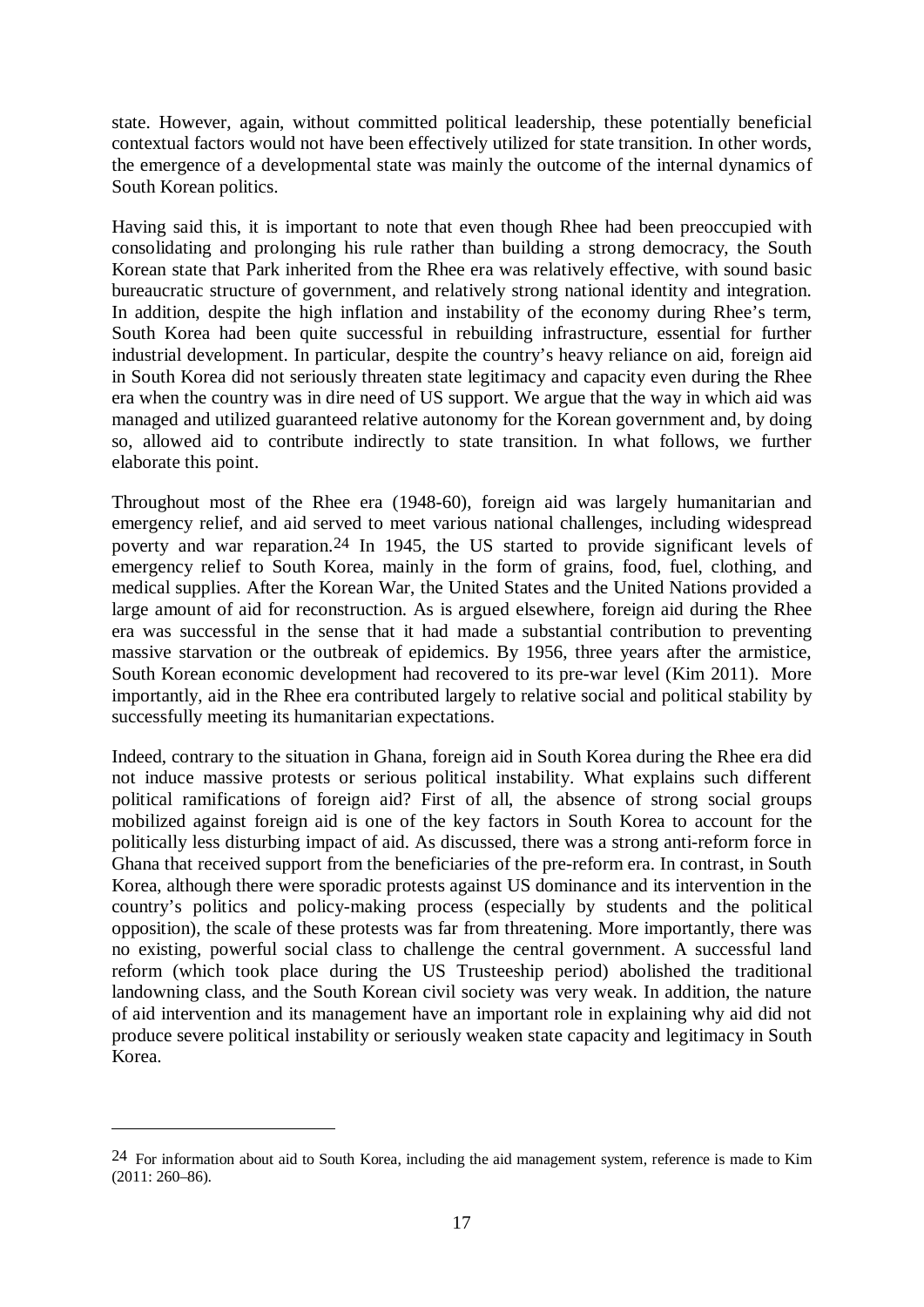First of all, there was a strong suspicion of foreign aid in Ghana, as many viewed aid as a form of neoimperialism; the fact that major donors were their former colonial masters further magnified such suspicions (Killick 2010). Thus, from the very beginning it was politically risky for the Ghanaian government to invite large-scale foreign aid, especially when there were strings attached such as the SAPs whose potential impact on domestic politics was highly disturbing. In the case of South Korea, on the other hand, the United States was generally viewed as a saviour. US aid was vital for the Rhee administration for its political survival: Rhee, having a weak domestic political support-base, came to power only because of the strong political and financial backing of the United States (Mason et al. 1980). Furthermore, as aid came predominantly from the USA (via a bilateral channel), South Korea did not have to deal with numerous donors or complicated administrative systems; this helped to minimize the administrative cost of foreign aid. In addition, the United States provided aid in the form of grants, which explains why South Korea was not burdened with a serious debt issue when Park started the nationwide development movement in the early 1960s.

In general, aid dependency leads to donor intervention, and this in turn exerts a negative impact on the transition to an effective state by further weakening state legitimacy and capacity. Although the United States intervened in, and extended strong influence over, the management of aid in South Korea, the country's aid management system guaranteed a relative degree of ownership for the government. In December 1948, the ROK-US Agreement on Aid was signed; in exchange for aid, the United States required the government to adhere to certain economic policies, including balancing the budget and regulating foreign exchange. In particular, the agreement also regulated the establishment of a 'counterpart fund' with the Central Bank of Korea as well as the use of these funds for mutually agreed purposes only, as articulated by the US and Korea, demonstrating a lack of confidence in the Korean government's ability to use aid funds effectively. In fact, US-ROK relations in connection with the management of aid were far from peaceful. Specifically, while the United States emphasized macroeconomic stability, including the curbing of inflation, the Rhee government wanted more aid funds to support fast reconstruction and growth. Rhee did, in fact, occasionally use the counterpart fund without US consent for rebuilding infrastructure.

More importantly, though the content of US aid was largely decided by the Americans, its ultimate uses and beneficiaries as well as actual delivery were largely determined within the framework of the economic policies of the South Korean government (Mason et al. 1980: 193). This implies that unlike in Ghana and many other aid-dependent countries, donor intervention in South Korea in the policy-making process and in politics was not so intense as to critically challenge state legitimacy and the central power of the government. Figure 4, illustrating the aid-management mechanism in operation around 1949–51, when aid from the United States was channelled through the US Economic Cooperation Agency (ECA), shows the US intervention in the process, particularly in the examination of budget plans submitted by the South Korean government (specifically, by the Office of the Prime Minister). However, it was the South Korean government through which the actual distribution of aid goods (mainly local businesses) was made. In addition, ownership of the South Korean government in the use and management of aid increased over time, especially after the outbreak of the Korean War.25

<sup>25</sup> The Korean War (1950-53) further enhanced the geopolitical importance of South Korea and provided the country with expanded legitimacy in seeking international support and assistance: the Rhee government strongly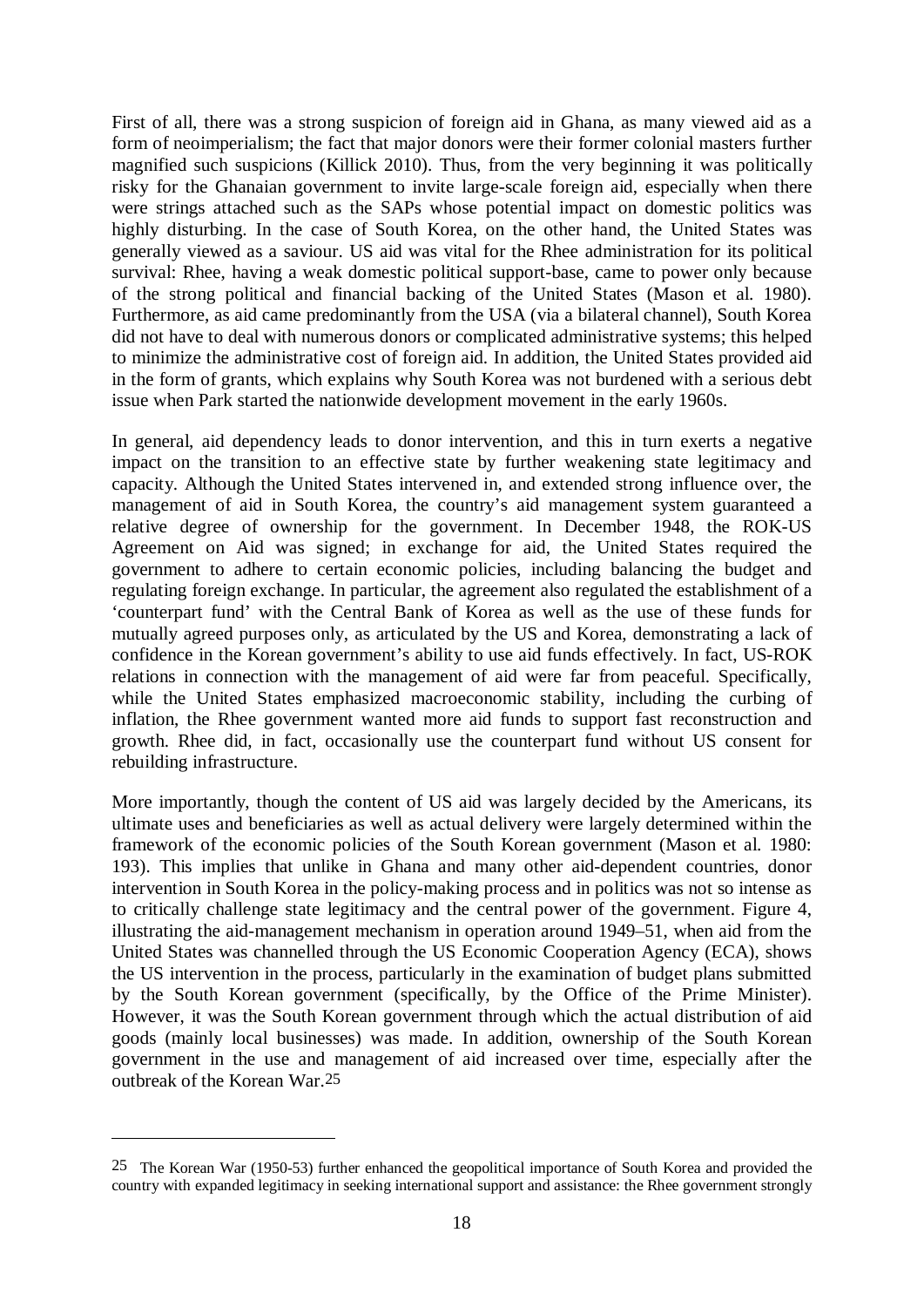Figure 4: South Korean government – ECA operation mechanism for foreign aid



Source: Kim (2011: 269). Reproduced here by permission of *Pacific Focus.*

Furthermore, the emphasis of Rhee government on rapid infrastructure rebuilding later proved to be a necessary and important element of the country's fast growth. According to Mason et al. (1980: 205):

attempts by the aid donors—principally the United States, in the 1950s and early 1960s—to force the Korean government to give greater emphasis to stability, either instead of growth, or as a necessary condition for growth, were ineffectual and probably misguided in that they diverted attention from the real impediments to growth, and delayed Korean assumption of responsibility for guidance of the economy.

Furthermore, unlike in Ghana, aid to South Korea did not continue forever; beginning in the late 1950s, motivated mainly by its rising internal problems, including a deteriorating economy and unfavourable public opinion of foreign aid, the US made a unilateral announcement to drastically cut its grant aid in favour of loans. In 1957 the US had provided US\$383 million in aid to South Korea but by 1961, this had declined to US\$154 million (KOICA 2004: 55). Having been highly dependent on US aid, the reduction was a shock for many Koreans, but it certainly played a part in preventing serious moral hazard and pressured the government to reduce its reliance on US aid and to devise an effective national development strategy. These were the circumstances when Park Chung Hee came to power.

On 16 May 1960, Park Chung Hee led a military coup and seized power, overthrowing the fragile Jang Myun government. As mentioned, he made 'development' the national goal and actively began to initiate state-led economic development. During the Park period, in particular the nature of aid changed to development assistance, and foreign aid—along with other kinds of foreign resources—was effectively used to finance various national development projects. For instance, Park announced in 1961 the First Five-Year Economic Development Plan (1962-66), the aim of which was to reform South Korea's industrial structure towards manufacturing and heavy and chemical industries, an endeavour that relied significantly on aid to fund investment. Indeed, in response to the sharp reduction in US aid, the Park government actively sought to attract foreign resources and searched for other donor

<u>.</u>

urged the need for increased foreign aid and more active participation in decision-making processes regarding aid management, emphasizing the symbolic and geopolitical importance of South Korea as the vanguard of the international anti-communist struggle.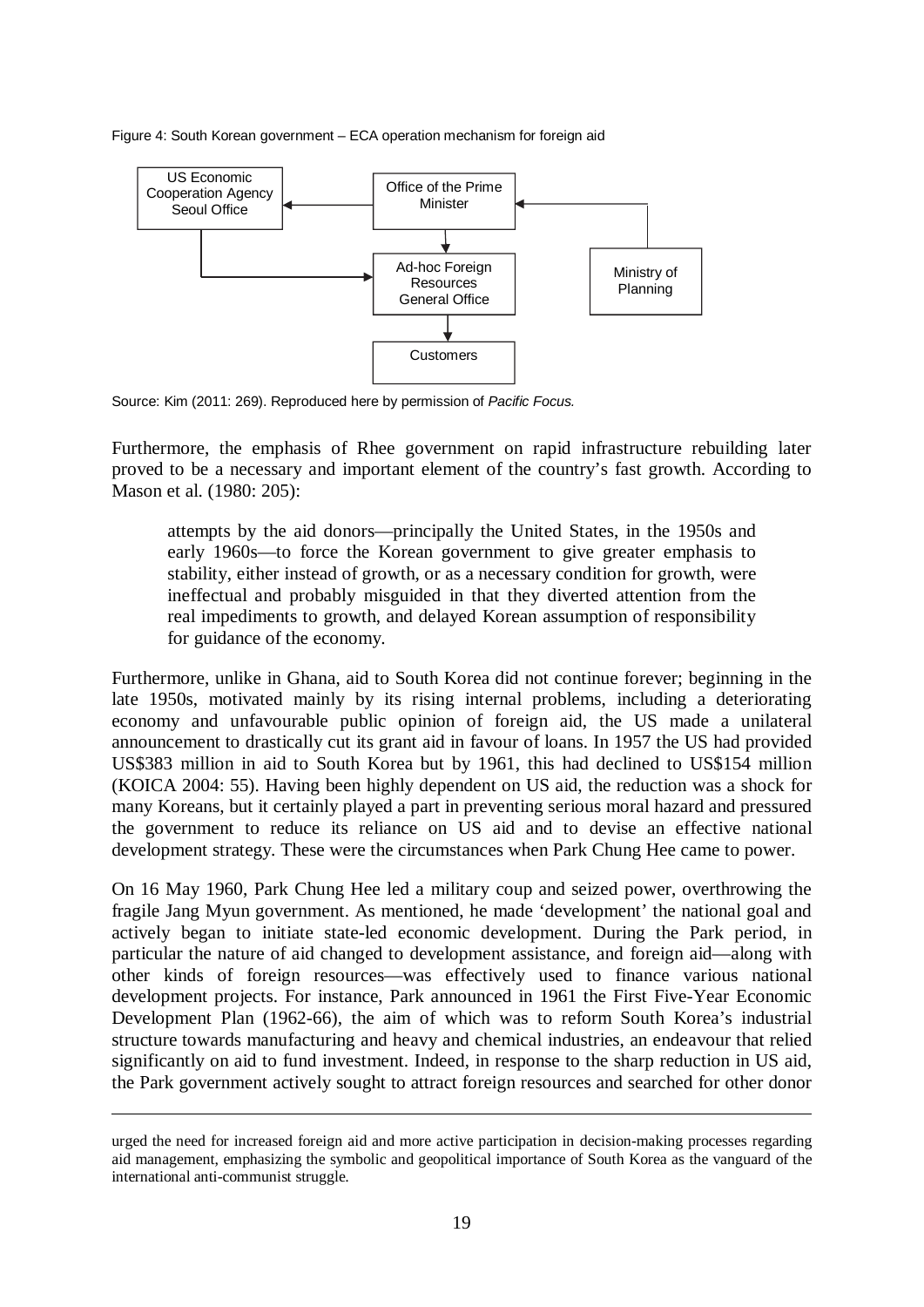agencies. In 1965, despite popular protests, Park normalized diplomatic relations with Japan and invited their assistance; by the mid-1970s, Japan had replaced the United States and had become the country's leading donor. It is important to note that unlike US aid, most of which was provided in grants, during the Park era aid from Japan was in the form of loans. However, while aid loans led to a debt trap in Ghana, there was no accumulation of national debt in South Korea, thanks mainly to the success of Park's export-led industrialization drive. Indeed, by the late 1960s the centrality of foreign aid as an investment source was sharply reduced as other forms of foreign resources, including commercial loans, financial institution loans, bank loans, foreign and private bonds, and foreign direct investment were rolling into South Korea at full scale, indicating that investors had begun to perceive the country as a sound and advanced capitalist economy.

During the Park era (1960-79), aid—along with other kinds of foreign resources—was centrally managed by the Resource Mobilization Office of the EPB. As was already mentioned, the EPB was an autonomous government organization, with full powers in economic policy-making, and donor intervention in aid management and policy-making was limited. In fact, the Park government preferred bilateral loans to multilateral ones, believing it easier to restrict donor intervention under bilateral loans than under those from IFIs. In particular, a large proportion of Japanese public loans to South Korea were given as a reparation fund, so no strict conditionality was attached. Thus far, we have highlighted that state transformation in South Korea evolved despite the presence of foreign aid, because the side effects of aid on political institutions were limited. In particular, focusing on aid management and specific features of aid intervention, we have demonstrated that donor involvement in domestic politics and the policy-making process in South Korea was not intense—particularly in comparison to Ghana and other African countries—even during the Rhee era, when the country was heavily dependent on US aid.

### **5 Conclusion: lessons from the South Korean case**

In this paper, we have examined the impact of aid on politics and on the state sector of two recipient countries: Ghana and South Korea. In Ghana, foreign aid failed to bring about an effective state sector; furthermore, aid has delayed, to some extent, political reform by consolidating the existing power structure and features of African politics. In contrast, South Korea's heavy reliance on aid did not induce a serious deterioration of state legitimacy and capacity. In this concluding section, we offer some policy recommendations with regard to aid, state transition, and development by extracting lessons from the South Korean case.

Above all, the South Korean case demonstrates that the way donor agencies intervene in aid management determines the impact of aid has on domestic politics. In particular, as was highlighted, aid intervention in South Korea in the domestic policy-making process was less dominant than in Ghana, which allowed for some ownership by the Korean government in the use of aid funds, even during the Rhee era when the country was heavily dependent on US aid. Specific features of aid intervention, including the existence of a single dominant donor (the United States during the Rhee era and Japan during the Park era), a limited number of multilateral agencies, the provision of aid in grants during the Rhee period, and aid channelled through a local centralized management system, all contributed to minimizing the negative side effects of aid on domestic politics in Korea. We believe these points have important policy implications for effective donor intervention and aid management.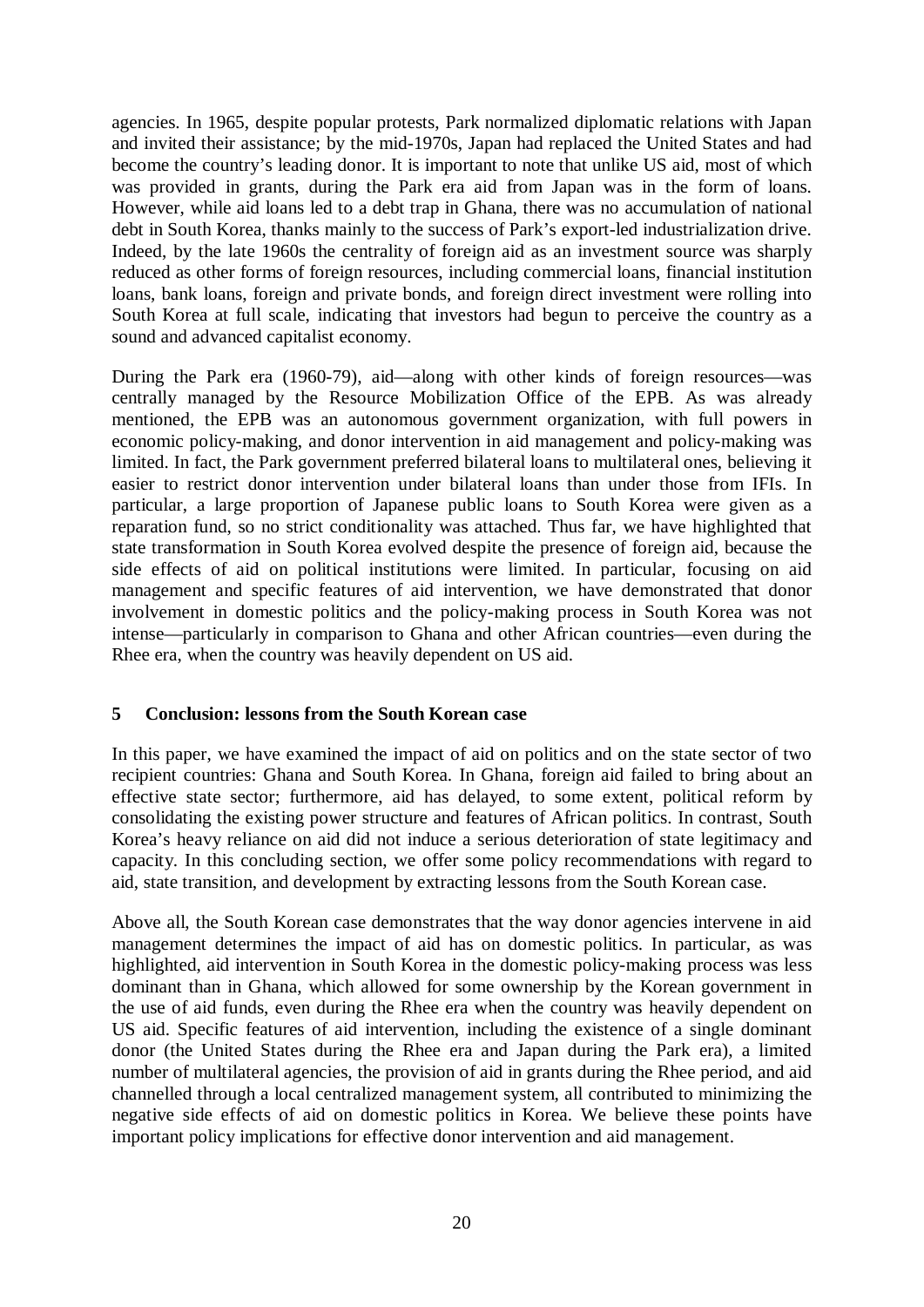Having made this point, it is important to note that the rise of the South Korean developmental state resulted largely from the dynamics of internal political processes; as shown in the case of Ghana, the concept of building a sound state sector through external force (aid included) seems to be largely misguided and without strong empirical evidence. This paper has also highlighted and examined the effects of the colonial legacy in determining the nature and efficacy of modern states in Ghana and South Korea. South Korea––in contrast to Ghana and many other African countries––inherited relatively effective statecraft and a sound bureaucracy, which enabled the country to make the transition to a developmental state under a strong and committed political leadership. This suggests that building a modern, effective state is essential for national development and that, to achieve this goal, political reform led by committed leadership and sound bureaucracy is essential. More importantly, it should be vital for donors to recognize that the development of an effective state sector can be achieved only through dynamic internal political processes and by finding ways to minimize the side effects of aid intervention on domestic politics.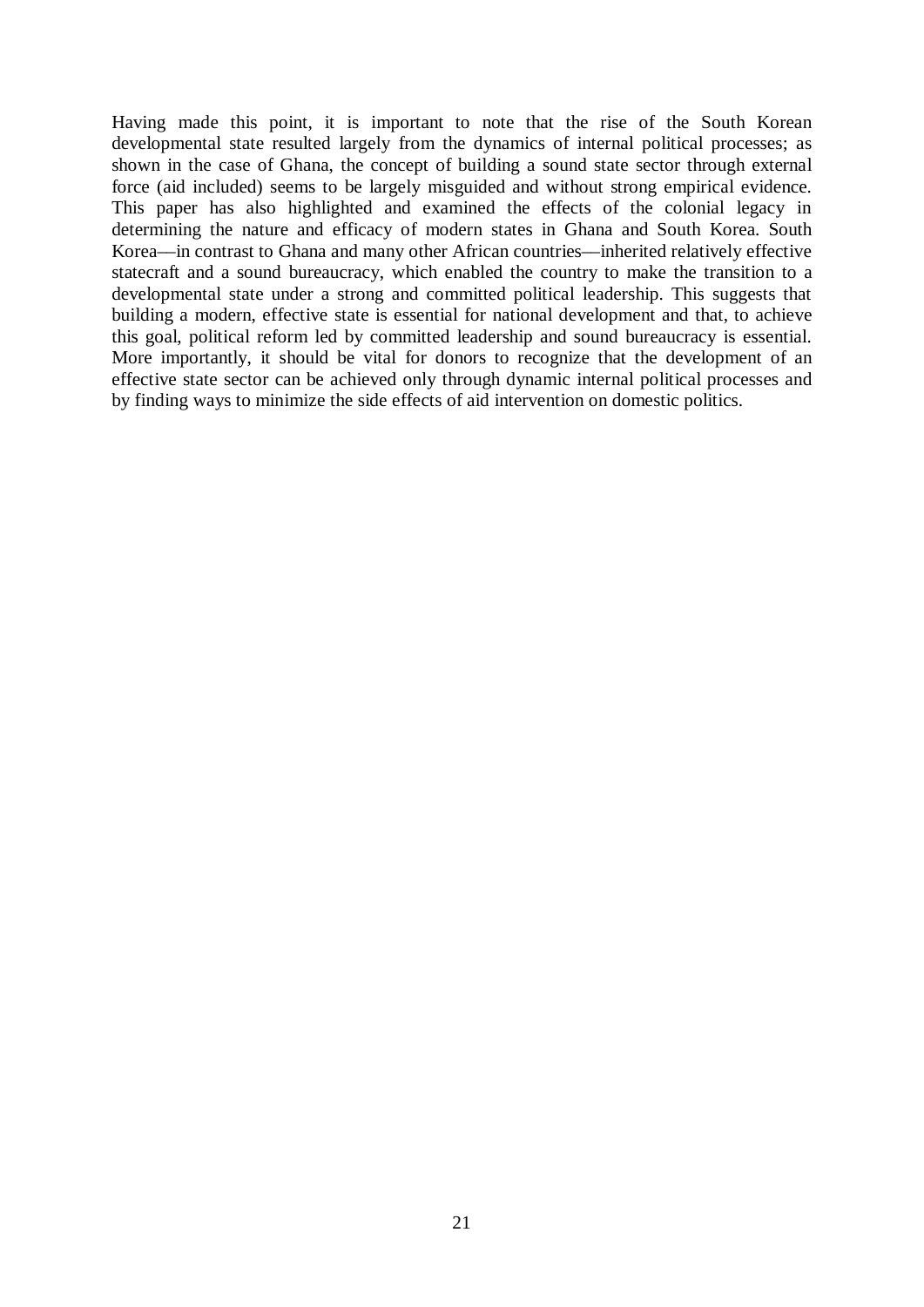|      | <b>GDP</b><br>(constant 2000 million US\$) |             | GDP growth<br>(annual %) |         |         | GDP per capita<br>(constant 2000 US\$) | GDP per capita<br>growth (%) |         |  |
|------|--------------------------------------------|-------------|--------------------------|---------|---------|----------------------------------------|------------------------------|---------|--|
|      |                                            | South       |                          | South   |         | South                                  |                              | South   |  |
| Year | Ghana                                      | Korea       | Ghana                    | Korea   | Ghana   | Korea                                  | Ghana                        | Korea   |  |
| 1961 | 1,967.24                                   | 30,356.299  | 3.43                     | 4.94    | 282.716 | 1,180.010                              | 0.22                         | 2.28    |  |
| 1962 | 2,048.07                                   | 31,102.566  | 4.11                     | 2.46    | 285.264 | 1,176.478                              | 0.90                         | $-0.30$ |  |
| 1963 | 2,138.312                                  | 34,067.176  | 4.41                     | 9.53    | 288.974 | 1,255.237                              | 1.30                         | 6.69    |  |
| 1964 | 2,185.555                                  | 36,643.076  | 2.21                     | 7.56    | 287.167 | 1,316.349                              | $-0.63$                      | 4.87    |  |
| 1965 | 2,215.475                                  | 38,544.903  | 1.37                     | 5.19    | 283.750 | 1,351.031                              | $-1.19$                      | 2.63    |  |
| 1966 | 2,121.134                                  | 43,440.106  | $-4.26$                  | 12.70   | 265.585 | 1,486.772                              | $-6.40$                      | 10.05   |  |
| 1967 | 2,186.366                                  | 46,089.969  | 3.08                     | 6.10    | 268.254 | 1,541.546                              | 1.00                         | 3.68    |  |
| 1968 | 2,194.431                                  | 51,482.408  | 0.37                     | 11.70   | 264.048 | 1,683.821                              | $-1.57$                      | 9.23    |  |
| 1969 | 2,326.232                                  | 58,741.465  | 6.01                     | 14.10   | 274.186 | 1,879.800                              | 3.84                         | 11.64   |  |
| 1970 | 2,552.423                                  | 63,643.235  | 9.72                     | 8.34    | 293.996 | 1,993.648                              | 7.23                         | 6.06    |  |
| 1971 | 2,685.560                                  | 68,889.190  | 5.22                     | 8.24    | 301.366 | 2,113.437                              | 2.51                         | 6.01    |  |
| 1972 | 2,618.752                                  | 71,967.189  | $-2.49$                  | 4.47    | 285.646 | 2,163.409                              | $-5.22$                      | 2.36    |  |
| 1973 | 2,694.293                                  | 80,627.951  | 2.88                     | 12.03   | 285.543 | 2,375.962                              | $-0.04$                      | 9.82    |  |
| 1974 | 2,878.920                                  | 86,418.753  | 6.85                     | 7.18    | 297.035 | 2,497.229                              | 4.02                         | 5.10    |  |
| 1975 | 2,521.023                                  | 91,558.614  | $-12.43$                 | 5.95    | 254.067 | 2,595.125                              | $-14.47$                     | 3.92    |  |
| 1976 | 2,432.027                                  | 101,238.555 | $-3.53$                  | 10.57   | 240.342 | 2,824.027                              | $-5.40$                      | 8.82    |  |
| 1977 | 2,487.333                                  | 111,356.972 | 2.27                     | 9.99    | 241.707 | 3,058.249                              | 0.57                         | 8.29    |  |
| 1978 | 2,698.158                                  | 121,707.855 | 8.48                     | 9.30    | 257.916 | 3,292.160                              | 6.71                         | 7.65    |  |
| 1979 | 2,630.301                                  | 129,963.323 | $-2.51$                  | 6.78    | 246.644 | 3,462.549                              | $-4.37$                      | 5.18    |  |
| 1980 | 2,642.708                                  | 128,029.123 | 0.47                     | $-1.49$ | 241.946 | 3,358.229                              | $-1.90$                      | $-3.01$ |  |
| 1981 | 2,550.132                                  | 135,919.579 | $-3.50$                  | 6.16    | 226.759 | 3,510.048                              | $-6.28$                      | 4.52    |  |
| 1982 | 2,373.570                                  | 145,875.768 | $-6.92$                  | 7.33    | 204.183 | 3,709.398                              | $-9.96$                      | 5.68    |  |
| 1983 | 2,265.247                                  | 161,593.723 | $-4.56$                  | 10.77   | 188.149 | 4,048.953                              | $-7.85$                      | 9.15    |  |
| 1984 | 2,461.135                                  | 174,686.535 | 8.65                     | 8.10    | 197.487 | 4,323.282                              | 4.96                         | 6.78    |  |
| 1985 | 2,586.447                                  | 186,569.643 | 5.09                     | 6.80    | 200.936 | 4,572.113                              | 1.75                         | 5.76    |  |
| 1986 | 2,720.920                                  | 206,381.182 | 5.20                     | 10.62   | 205.168 | 5,011.198                              | 2.11                         | 9.60    |  |
| 1987 | 2,851.386                                  | 229,298.004 | 4.79                     | 11.10   | 209.066 | 5,515.286                              | 1.90                         | 10.06   |  |
| 1988 | 3,011.867                                  | 253,698.106 | 5.63                     | 10.64   | 214.965 | 6,044.029                              | 2.82                         | 9.59    |  |
| 1989 | 3,165.046                                  | 270,808.733 | 5.09                     | 6.74    | 219.908 | 6,390.013                              | 2.30                         | 5.72    |  |
| 1990 | 3,270.405                                  | 295,601.777 | 3.33                     | 9.16    | 221.072 | 6,895.467                              | 0.53                         | 7.91    |  |
| 1991 | 3,443.142                                  | 323,368.202 | 5.28                     | 9.39    | 226.282 | 7,473.611                              | 2.36                         | 8.38    |  |
| 1992 | 3,576.716                                  | 342,368.325 | 3.88                     | 5.88    | 228.459 | 7,841.154                              | 0.96                         | 4.92    |  |
| 1993 | 3,750.187                                  | 363,368.460 | 4.85                     | 6.13    | 232.851 | 8,247.877                              | 1.92                         | 5.19    |  |
| 1994 | 3,873.943                                  | 394,387.464 | 3.30                     | 8.54    | 234.006 | 8,872.010                              | 0.50                         | 7.57    |  |
| 1995 | 4,033.256                                  | 430,548.633 | 4.11                     | 9.17    | 237.294 | 9,548.015                              | 1.40                         | 7.62    |  |
| 1996 | 4,218.885                                  | 460,681.098 | 4.60                     | 7.00    | 242.058 | 10,119.299                             | 2.01                         | 5.98    |  |
| 1997 | 4,395.924                                  | 482,107.174 | 4.20                     | 4.65    | 246.198 | 10,491.082                             | 1.71                         | 3.67    |  |

Appendix 1: Major economic indicators for Ghana and South Korea, 1961-2011

Appendix 1 (continues)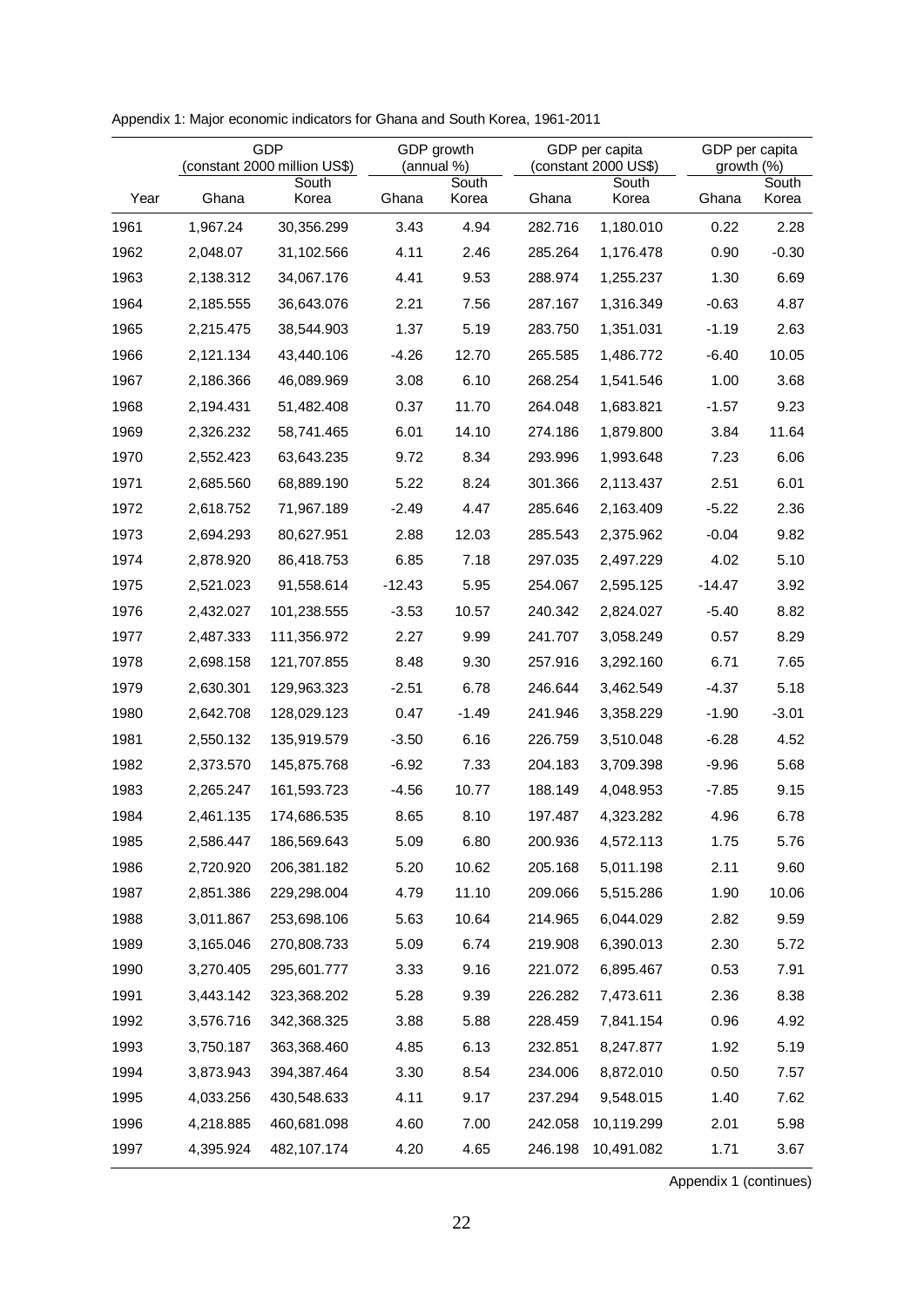|      |            | <b>GDP</b><br>GDP growth<br>(constant 2000 million US\$)<br>(annual %) |       |                | GDP per capita<br>(constant 2000 US\$) |                | GDP per capita<br>growth $(\%)$ |                |
|------|------------|------------------------------------------------------------------------|-------|----------------|----------------------------------------|----------------|---------------------------------|----------------|
| Year | Ghana      | South<br>Korea                                                         | Ghana | South<br>Korea | Ghana                                  | South<br>Korea | Ghana                           | South<br>Korea |
| 1998 | 4,602.550  | 449,061.334                                                            | 4.70  | $-6.85$        | 251.765                                | 9,701.673      | 2.26                            | $-7.52$        |
| 1999 | 4,805.062  | 491,660.743                                                            | 4.40  | 9.49           | 256.740                                | 10,546.812     | 1.98                            | 8.71           |
| 2000 | 4,982.849  | 533,384.028                                                            | 3.70  | 8.49           | 259.991                                | 11,346.665     | 1.27                            | 7.58           |
| 2001 | 5,182.163  | 554,577.929                                                            | 4.00  | 3.97           | 263.962                                | 11,710.580     | 1.53                            | 3.21           |
| 2002 | 5,415.360  | 594,230.348                                                            | 4.50  | 7.15           | 269.229                                | 12,478.064     | 2.00                            | 6.55           |
| 2003 | 5,696.959  | 610,885.293                                                            | 5.20  | 2.80           | 276.405                                | 12,764.272     | 2.67                            | 2.29           |
| 2004 | 6,015.989  | 639,102.209                                                            | 5.60  | 4.62           | 284.849                                | 13,303.820     | 3.05                            | 4.23           |
| 2005 | 6,370.932  | 664,392.466                                                            | 5.90  | 3.96           | 294.408                                | 13,801.829     | 3.36                            | 3.74           |
| 2006 | 6,778.672  | 698,799.258                                                            | 6.40  | 5.18           | 305.751                                | 14,446.359     | 3.85                            | 4.67           |
| 2007 | 7,216.556  | 734,478.718                                                            | 6.46  | 5.11           | 317.736                                | 15,113.353     | 3.92                            | 4.62           |
| 2008 | 7,824.948  | 751,359.801                                                            | 8.43  | 2.30           | 336.352                                | 15,349.850     | 5.86                            | 1.56           |
| 2009 | 8,137.279  | 753,760.393                                                            | 3.99  | 0.32           | 341.552                                | 15,325.940     | 1.55                            | $-0.16$        |
| 2010 | 8,788.961  | 801,399.965                                                            | 8.01  | 6.32           | 360.324                                | 16,219.388     | 5.49                            | 5.83           |
| 2011 | 10,053.617 | 830,523.428                                                            | 14.39 | 3.63           | 402.695                                | 16,684.213     | 11.76                           | 2.87           |

Appendix 1: Major economic indicators for Ghana and South Korea, 1961-2011 (con't)

Source: World Bank databases, WDI and GDF.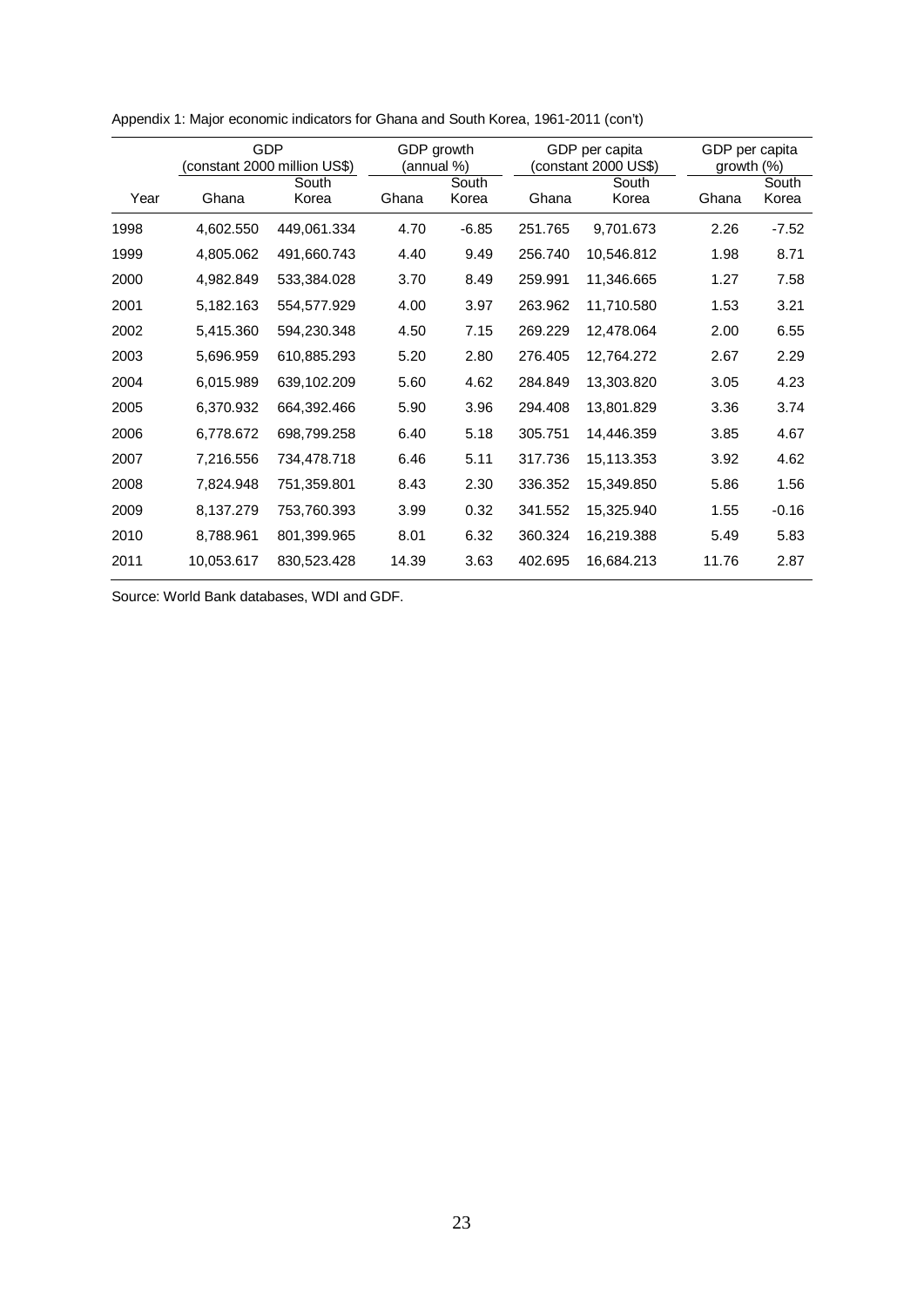| Year | <b>ODA</b> | Multilateral<br>donors | Grants | Gross<br>loans           | Debt<br>forgiveness repayment | Loan      | Net debt<br>relief       | Net ODA excl.<br>debt relief |
|------|------------|------------------------|--------|--------------------------|-------------------------------|-----------|--------------------------|------------------------------|
| 1960 | 2.94       | 0.41                   | 3.04   | $\overline{\phantom{0}}$ |                               | $-0.1$    | $\overline{\phantom{0}}$ | 2.94                         |
| 1961 | 2.97       | 0.36                   | 3.37   |                          |                               | $-0.4$    |                          | 2.97                         |
| 1962 | 5.61       | 0.06                   | 4.16   | 2.49                     |                               | $-1.04$   |                          | 5.61                         |
| 1963 | 18.01      | 0.83                   | 5.13   | 13.86                    |                               | $-0.98$   |                          | 18.01                        |
| 1964 | 20.22      | 1.11                   | 7.9    | 13.47                    |                               | $-1.16$   |                          | 20.22                        |
| 1965 | 46.22      | 1.59                   | 8.55   | 38.53                    |                               | $-0.86$   |                          | 46.22                        |
| 1966 | 62.19      | $-1.36$                | 18.19  | 47.97                    |                               | $-3.97$   |                          | 62.19                        |
| 1967 | 45.28      | $-1.36$                | 19.32  | 30.46                    |                               | $-4.49$   |                          | 45.28                        |
| 1968 | 62.2       | 10                     | 11.04  | 46.93                    |                               | $-3.35$   |                          | 62.2                         |
| 1969 | 71.27      | 10.49                  | 17.19  | 52.22                    |                               | $-3.14$   |                          | 71.27                        |
| 1970 | 59.1       | 7.77                   | 20.47  | 39.73                    |                               | $-4.1$    |                          | 59.1                         |
| 1971 | 56.84      | 7.32                   | 24.18  | 38.05                    |                               | $-5.39$   |                          | 56.84                        |
| 1972 | 58.56      | 8.54                   | 22.67  | 43.34                    |                               | $-5.45$   |                          | 58.56                        |
| 1973 | 40.9       | 4.54                   | 23.07  | 24.17                    |                               | $-5.34$   |                          | 40.9                         |
| 1974 | 36.32      | 10.67                  | 31.52  | 13.79                    |                               | $-6.99$   |                          | 36.32                        |
| 1975 | 124.21     | 19.74                  | 32.15  | 101.92                   |                               | $-7.86$   |                          | 124.21                       |
| 1976 | 61.54      | 27.39                  | 44.84  | 29.16                    |                               | $-10.46$  |                          | 61.54                        |
| 1977 | 90.17      | 38.1                   | 53.71  | 47.39                    |                               | $-8.93$   |                          | 90.17                        |
| 1978 | 112.18     | 36.57                  | 66.13  | 55.74                    |                               | $-8.69$   |                          | 112.18                       |
| 1979 | 168.22     | 63.04                  | 66.44  | 114.61                   |                               | $-12.83$  |                          | 168.22                       |
| 1980 | 190.81     | 58.45                  | 64.03  | 140.9                    |                               | $-14.12$  |                          | 190.81                       |
| 1981 | 144.12     | 42.84                  | 75.29  | 83.16                    |                               | $-14.33$  |                          | 144.12                       |
| 1982 | 138.73     | 70.7                   | 62.4   | 97.8                     |                               | $-21.47$  |                          | 138.73                       |
| 1983 | 108.39     | 52.58                  | 74.32  | 54.86                    |                               | $-20.79$  |                          | 108.39                       |
| 1984 | 213.12     | 122.78                 | 129.87 | 104.67                   |                               | $-21.42$  |                          | 213.12                       |
| 1985 | 194.33     | 104.72                 | 104    | 124.25                   |                               | $-33.92$  |                          | 194.33                       |
| 1986 | 358.88     | 235.3                  | 171.56 | 226.7                    |                               | $-39.38$  |                          | 358.88                       |
| 1987 | 409.02     | 283.62                 | 143.04 | 309.51                   |                               | $-43.53$  |                          | 409.02                       |
| 1988 | 575.59     | 326.84                 | 229.27 | 392.15                   |                               | $-45.83$  |                          | 575.59                       |
| 1989 | 715.53     | 361.79                 | 266.15 | 484.25                   | 6.81                          | -34.87    | 6.81                     | 708.72                       |
| 1990 | 559.72     | 293.7                  | 507.09 | 374.16                   | 297.32                        | $-321.53$ | 297.32                   | 262.4                        |
| 1991 | 878.63     | 420.92                 | 548.52 | 535.63                   | 198.77                        | $-205.52$ | 198.77                   | 679.86                       |
| 1992 | 612.78     | 281.65                 | 317.74 | 327.33                   | 7.46                          | $-32.3$   | 7.46                     | 605.32                       |
| 1993 | 625.82     | 307.1                  | 317.42 | 352.55                   | 6.16                          | $-44.14$  | 6.16                     | 619.66                       |
| 1994 | 546.28     | 218.05                 | 304.33 | 330.4                    | 6.11                          | -88.45    | 6.11                     | 540.17                       |
| 1995 | 648.43     | 295.76                 | 343.89 | 451.18                   | 17.02                         | $-143.99$ | 14.37                    | 634.06                       |
| 1996 | 649.83     | 301.48                 | 311.41 | 493.77                   | 8.83                          | -155.31   | 8.83                     | 641                          |

Appendix 2: Foreign assistance to Ghana – selected indicators

Appendix 2 continues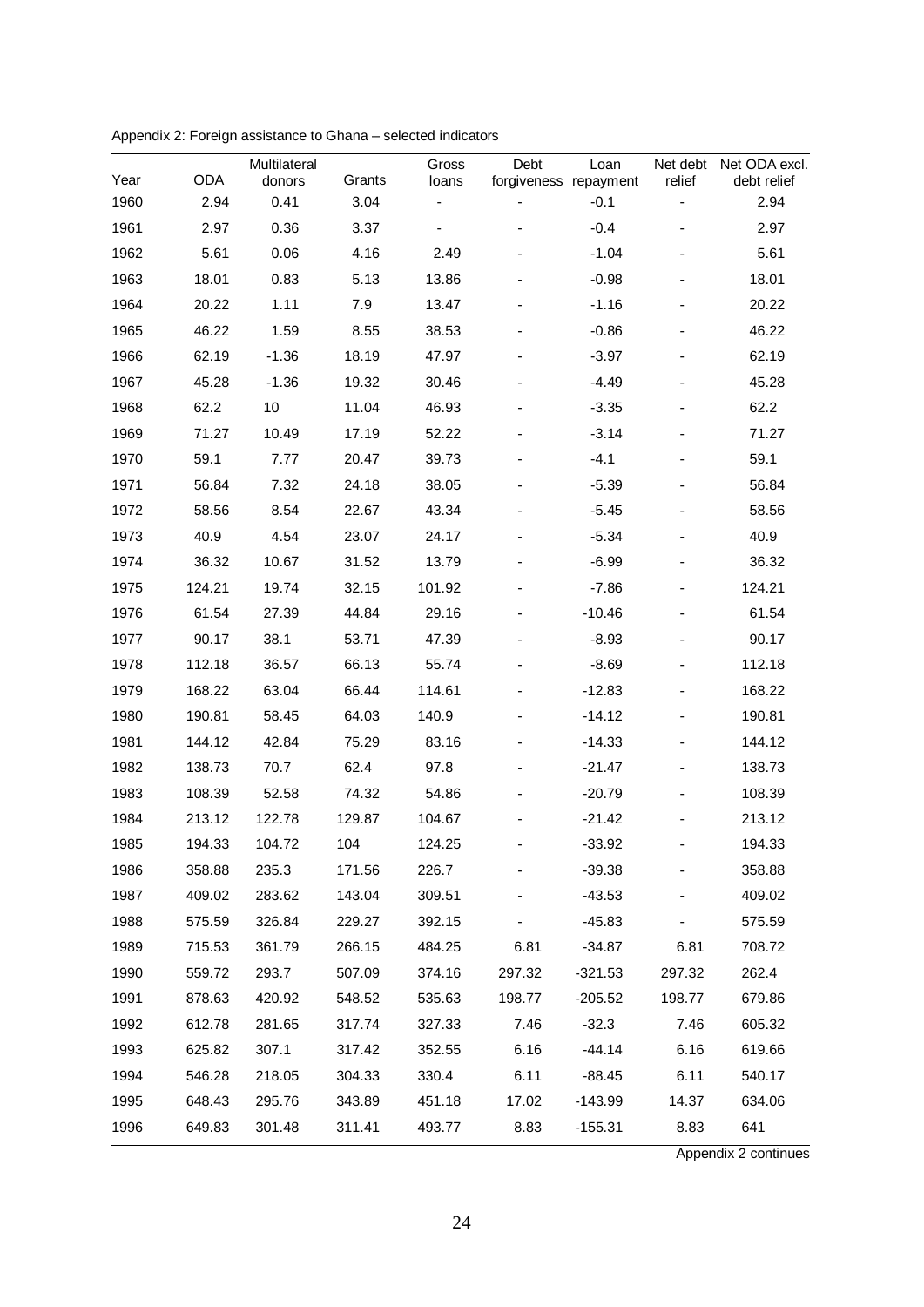|      |            | Multilateral |         |             | Debt        | Loan      | Net debt | Net ODA excl. |
|------|------------|--------------|---------|-------------|-------------|-----------|----------|---------------|
| Year | <b>ODA</b> | donors       | Grants  | Gross Ioans | forgiveness | repayment | relief   | debt relief   |
| 1997 | 493.62     | 188.63       | 271.52  | 393.37      | 3.89        | $-169.39$ | 2.01     | 491.61        |
| 1998 | 701.55     | 324.11       | 344.21  | 544.88      | 19.93       | $-167.97$ | 0.38     | 701.17        |
| 1999 | 607.78     | 247.76       | 367.31  | 395.32      | 5.38        | $-149.72$ | 0.27     | 607.51        |
| 2000 | 598.17     | 219.22       | 350.45  | 364.21      | 1.58        | $-115.1$  | 0.16     | 598.01        |
| 2001 | 640.62     | 250.28       | 420.01  | 357.35      | 4.35        | $-135.86$ | 3.46     | 637.16        |
| 2002 | 686.2      | 276.91       | 546.9   | 261.97      | 159.24      | $-43.91$  | 82.8     | 603.4         |
| 2003 | 983.45     | 497.3        | 679.69  | 404.91      | 132.25      | $-35.85$  | 67.82    | 915.63        |
| 2004 | 1418.69    | 483.6        | 2069.06 | 412.02      | 1350.16     | $-56.18$  | 361.48   | 1057.21       |
| 2005 | 1150.69    | 529.18       | 1150.65 | 506.07      | 505.14      | $-80.21$  | 79.34    | 1071.35       |
| 2006 | 1243.24    | 646.62       | 5489.55 | 508.66      | 4793.61     | $-66.11$  | 112.79   | 1130.45       |
| 2007 | 1165.21    | 453.08       | 845.81  | 339.3       | 9.75        | $-19.69$  | 9.75     | 1155.46       |
| 2008 | 1306.93    | 575.43       | 877.2   | 463.7       | 9.11        | $-33.96$  | 9.11     | 1297.82       |
| 2009 | 1581.82    | 755.09       | 1089.45 | 561.16      | 28.93       | $-28.17$  | 9.83     | 1571.99       |
| 2010 | 1692.54    | 789.22       | 1041.45 | 690.29      | 5.2         | $-33.37$  | 2.61     | 1689.93       |
| 2011 | 1800.03    | 898.22       | 1012.72 | 856.51      | 4.96        | $-64.25$  | 0.98     | 1799.05       |

Appendix 2: Foreign assistance to Ghana – selected indicators (con't)

Source: OECD QWIDS database.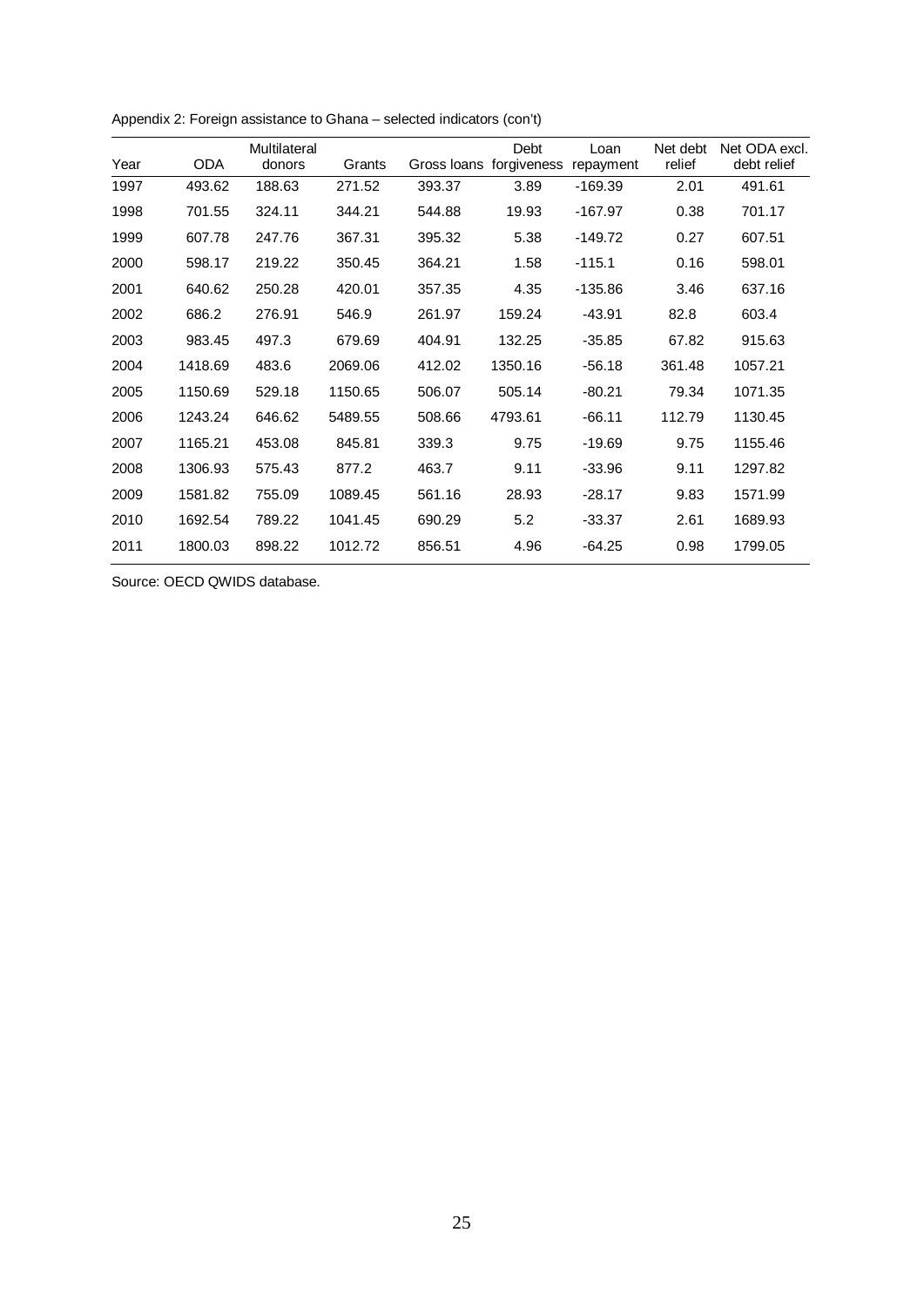#### **References**

- Akonor, K. (2006). *Africa and IMF Conditionality: The Unevenness of Compliance: 1983- 2000*. New York and London: Routledge.
- Amsden, A. (1989). *Asia's Next Giant: South Korea and Late Industrialization*. New York: Oxford University Press.
- BoG (Bank of Ghana) (2009). 'The HIPC Initiative and Ghana's External Debts'. Accra: Bank of Ghana.
- Bayart, J.-F. et al. (1999). *The Criminalization of the State in Africa*. Oxford and Bloomington, IN: International African Institute.
- Boahen, A. (1975). *Ghana: Evolution and Change in the Nineteenth and Twentieth Centuries*. London: Longman.
- Callaghy, T. M. (1990). 'Lost Between State and Market: The Politics of Economic Adjustment in Ghana, Zambia, and Nigeria'. In J. M. Nelson (ed.), *Economic Crisis and Policy Choice: The Politics of Adjustment in the Third World*. Princeton: Princeton University Press.
- Chazan, N. (1983). *An Anatomy of Ghanaian Politics: Managing Political Recession, 1969- 1982*. Boulder: Westview Press.
- Easterly, W., and R. Levine (1997). 'Africa's Growth Tragedy: Policies and Ethnic Divisions'. *The Quarterly Journal of Economics*, 112(4): 1203–50.
- Evans, P. (1995). *Embedded Autonomy: States & Industrial Transformation*. Princeton: Princeton University Press.
- Geddes, M., E. J. Mensah, L. Natali, and P. Quatey (2009). 'OECD/DAC PDE Thematic Study on Untied Aid: Ghana Country Study'. London: Overseas Development Institute.
- Ghani, A., and C. Lockhart (2008). *Fixing Failed States: A Framework for Rebuilding a Fractured World*. New York: Oxford University Press.
- Haruna, P. F. (2001). 'From a Developmental to Managerial Paradigm: Ghana's Administrative Reform under Structural Adjustment Programs'. In K. Konadu-Agyemang (ed.), *IMF and World Bank Sponsored Structural Adjustment Programs in Africa: Ghana's Experience, 1983-1999*. Aldershot and Burlington: Ashgate.
- Herbst, J. (2000). *States and Power in Africa: Comparative Lessons in Authority and Control.* Princeton: Princeton University Press.
- Heywood, A. (1997). *Politics*. London: Macmillan.
- Ingham, K. (1990). *Politics in Modern Africa: The Uneven Tribal Dimension*. London and New York: Routledge.
- Jones, L. P., and I. Sakong (1980). *Government, Business, and Entrepreneurship in Economic Development: The Korean Case, Studies in the Modernization of the Republic of Korea: 1945-1975*. Cambridge and London: Harvard University Press.
- Killick, T. (1991). 'The Developmental Effectiveness of Aid to Africa'. WB Working Paper 646. Washington, DC: World Bank.
- Killick, T. (2010). *Development Economics in Action: A Study of Economic Policies in Ghana*. New York: Routledge.